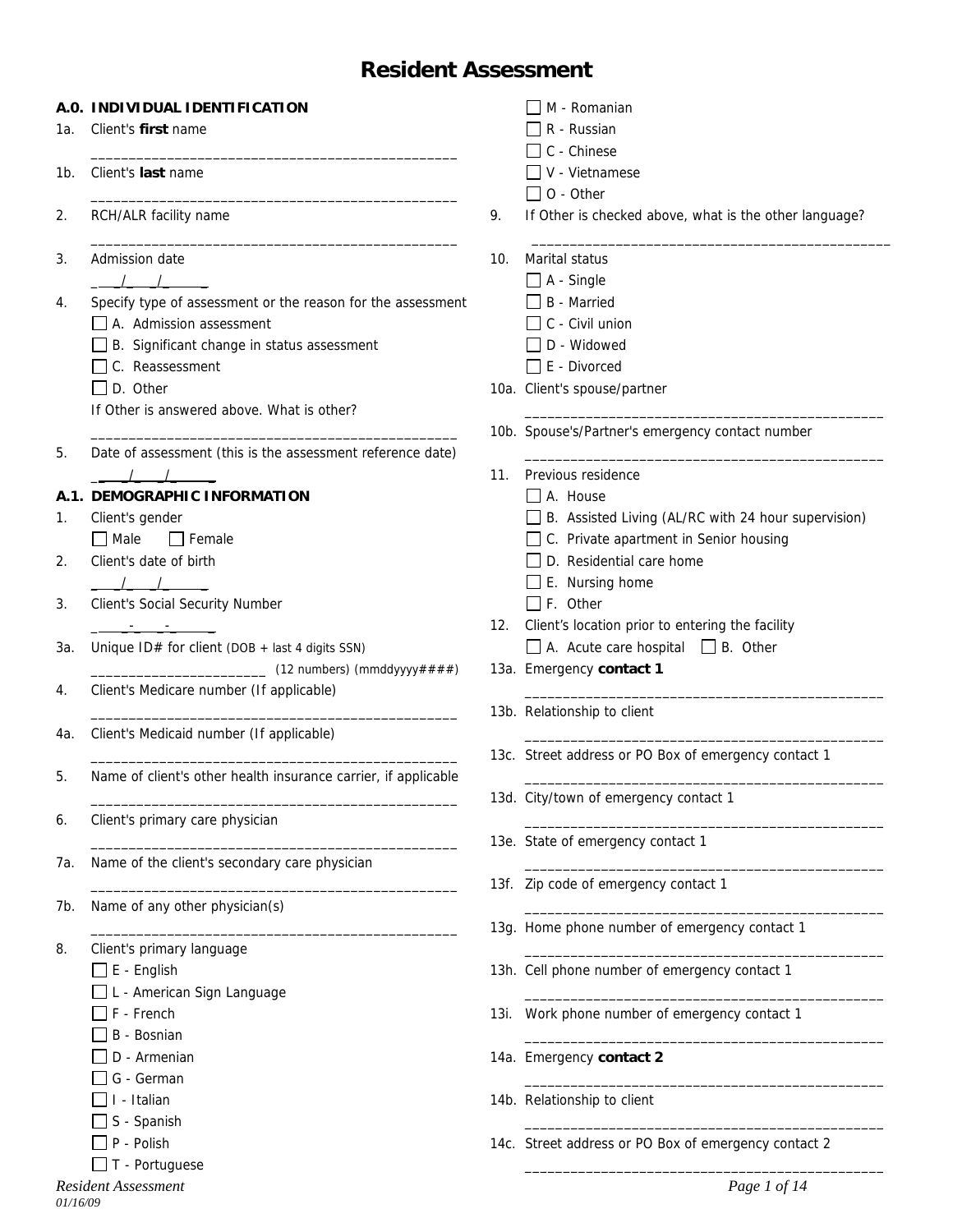|  |  |  | 14d. City/town of emergency contact 2 |  |
|--|--|--|---------------------------------------|--|
|--|--|--|---------------------------------------|--|

14e. State of emergency contact 1

14f. Zip code of emergency contact 1

14g. Home phone number of emergency contact 2

\_\_\_\_\_\_\_\_\_\_\_\_\_\_\_\_\_\_\_\_\_\_\_\_\_\_\_\_\_\_\_\_\_\_\_\_\_\_\_\_\_\_\_\_\_\_\_

 $\frac{1}{2}$  ,  $\frac{1}{2}$  ,  $\frac{1}{2}$  ,  $\frac{1}{2}$  ,  $\frac{1}{2}$  ,  $\frac{1}{2}$  ,  $\frac{1}{2}$  ,  $\frac{1}{2}$  ,  $\frac{1}{2}$  ,  $\frac{1}{2}$  ,  $\frac{1}{2}$  ,  $\frac{1}{2}$  ,  $\frac{1}{2}$  ,  $\frac{1}{2}$  ,  $\frac{1}{2}$  ,  $\frac{1}{2}$  ,  $\frac{1}{2}$  ,  $\frac{1}{2}$  ,  $\frac{1$ 

 $\frac{1}{2}$  ,  $\frac{1}{2}$  ,  $\frac{1}{2}$  ,  $\frac{1}{2}$  ,  $\frac{1}{2}$  ,  $\frac{1}{2}$  ,  $\frac{1}{2}$  ,  $\frac{1}{2}$  ,  $\frac{1}{2}$  ,  $\frac{1}{2}$  ,  $\frac{1}{2}$  ,  $\frac{1}{2}$  ,  $\frac{1}{2}$  ,  $\frac{1}{2}$  ,  $\frac{1}{2}$  ,  $\frac{1}{2}$  ,  $\frac{1}{2}$  ,  $\frac{1}{2}$  ,  $\frac{1$ 

 $\frac{1}{2}$  ,  $\frac{1}{2}$  ,  $\frac{1}{2}$  ,  $\frac{1}{2}$  ,  $\frac{1}{2}$  ,  $\frac{1}{2}$  ,  $\frac{1}{2}$  ,  $\frac{1}{2}$  ,  $\frac{1}{2}$  ,  $\frac{1}{2}$  ,  $\frac{1}{2}$  ,  $\frac{1}{2}$  ,  $\frac{1}{2}$  ,  $\frac{1}{2}$  ,  $\frac{1}{2}$  ,  $\frac{1}{2}$  ,  $\frac{1}{2}$  ,  $\frac{1}{2}$  ,  $\frac{1$ 

 $\frac{1}{2}$  ,  $\frac{1}{2}$  ,  $\frac{1}{2}$  ,  $\frac{1}{2}$  ,  $\frac{1}{2}$  ,  $\frac{1}{2}$  ,  $\frac{1}{2}$  ,  $\frac{1}{2}$  ,  $\frac{1}{2}$  ,  $\frac{1}{2}$  ,  $\frac{1}{2}$  ,  $\frac{1}{2}$  ,  $\frac{1}{2}$  ,  $\frac{1}{2}$  ,  $\frac{1}{2}$  ,  $\frac{1}{2}$  ,  $\frac{1}{2}$  ,  $\frac{1}{2}$  ,  $\frac{1$ 

 $\frac{1}{2}$  ,  $\frac{1}{2}$  ,  $\frac{1}{2}$  ,  $\frac{1}{2}$  ,  $\frac{1}{2}$  ,  $\frac{1}{2}$  ,  $\frac{1}{2}$  ,  $\frac{1}{2}$  ,  $\frac{1}{2}$  ,  $\frac{1}{2}$  ,  $\frac{1}{2}$  ,  $\frac{1}{2}$  ,  $\frac{1}{2}$  ,  $\frac{1}{2}$  ,  $\frac{1}{2}$  ,  $\frac{1}{2}$  ,  $\frac{1}{2}$  ,  $\frac{1}{2}$  ,  $\frac{1$ 

 $\frac{1}{2}$  ,  $\frac{1}{2}$  ,  $\frac{1}{2}$  ,  $\frac{1}{2}$  ,  $\frac{1}{2}$  ,  $\frac{1}{2}$  ,  $\frac{1}{2}$  ,  $\frac{1}{2}$  ,  $\frac{1}{2}$  ,  $\frac{1}{2}$  ,  $\frac{1}{2}$  ,  $\frac{1}{2}$  ,  $\frac{1}{2}$  ,  $\frac{1}{2}$  ,  $\frac{1}{2}$  ,  $\frac{1}{2}$  ,  $\frac{1}{2}$  ,  $\frac{1}{2}$  ,  $\frac{1$ 

 $\overline{\phantom{a}}$  ,  $\overline{\phantom{a}}$  ,  $\overline{\phantom{a}}$  ,  $\overline{\phantom{a}}$  ,  $\overline{\phantom{a}}$  ,  $\overline{\phantom{a}}$  ,  $\overline{\phantom{a}}$  ,  $\overline{\phantom{a}}$  ,  $\overline{\phantom{a}}$  ,  $\overline{\phantom{a}}$  ,  $\overline{\phantom{a}}$  ,  $\overline{\phantom{a}}$  ,  $\overline{\phantom{a}}$  ,  $\overline{\phantom{a}}$  ,  $\overline{\phantom{a}}$  ,  $\overline{\phantom{a}}$ 

 $\overline{\phantom{a}}$  ,  $\overline{\phantom{a}}$  ,  $\overline{\phantom{a}}$  ,  $\overline{\phantom{a}}$  ,  $\overline{\phantom{a}}$  ,  $\overline{\phantom{a}}$  ,  $\overline{\phantom{a}}$  ,  $\overline{\phantom{a}}$  ,  $\overline{\phantom{a}}$  ,  $\overline{\phantom{a}}$  ,  $\overline{\phantom{a}}$  ,  $\overline{\phantom{a}}$  ,  $\overline{\phantom{a}}$  ,  $\overline{\phantom{a}}$  ,  $\overline{\phantom{a}}$  ,  $\overline{\phantom{a}}$ 

 $\overline{\phantom{a}}$  ,  $\overline{\phantom{a}}$  ,  $\overline{\phantom{a}}$  ,  $\overline{\phantom{a}}$  ,  $\overline{\phantom{a}}$  ,  $\overline{\phantom{a}}$  ,  $\overline{\phantom{a}}$  ,  $\overline{\phantom{a}}$  ,  $\overline{\phantom{a}}$  ,  $\overline{\phantom{a}}$  ,  $\overline{\phantom{a}}$  ,  $\overline{\phantom{a}}$  ,  $\overline{\phantom{a}}$  ,  $\overline{\phantom{a}}$  ,  $\overline{\phantom{a}}$  ,  $\overline{\phantom{a}}$ 

 $\overline{\phantom{a}}$  ,  $\overline{\phantom{a}}$  ,  $\overline{\phantom{a}}$  ,  $\overline{\phantom{a}}$  ,  $\overline{\phantom{a}}$  ,  $\overline{\phantom{a}}$  ,  $\overline{\phantom{a}}$  ,  $\overline{\phantom{a}}$  ,  $\overline{\phantom{a}}$  ,  $\overline{\phantom{a}}$  ,  $\overline{\phantom{a}}$  ,  $\overline{\phantom{a}}$  ,  $\overline{\phantom{a}}$  ,  $\overline{\phantom{a}}$  ,  $\overline{\phantom{a}}$  ,  $\overline{\phantom{a}}$ 

 $\overline{\phantom{a}}$  ,  $\overline{\phantom{a}}$  ,  $\overline{\phantom{a}}$  ,  $\overline{\phantom{a}}$  ,  $\overline{\phantom{a}}$  ,  $\overline{\phantom{a}}$  ,  $\overline{\phantom{a}}$  ,  $\overline{\phantom{a}}$  ,  $\overline{\phantom{a}}$  ,  $\overline{\phantom{a}}$  ,  $\overline{\phantom{a}}$  ,  $\overline{\phantom{a}}$  ,  $\overline{\phantom{a}}$  ,  $\overline{\phantom{a}}$  ,  $\overline{\phantom{a}}$  ,  $\overline{\phantom{a}}$ 

 $\overline{\phantom{a}}$  ,  $\overline{\phantom{a}}$  ,  $\overline{\phantom{a}}$  ,  $\overline{\phantom{a}}$  ,  $\overline{\phantom{a}}$  ,  $\overline{\phantom{a}}$  ,  $\overline{\phantom{a}}$  ,  $\overline{\phantom{a}}$  ,  $\overline{\phantom{a}}$  ,  $\overline{\phantom{a}}$  ,  $\overline{\phantom{a}}$  ,  $\overline{\phantom{a}}$  ,  $\overline{\phantom{a}}$  ,  $\overline{\phantom{a}}$  ,  $\overline{\phantom{a}}$  ,  $\overline{\phantom{a}}$ 

 $\overline{\phantom{a}}$  ,  $\overline{\phantom{a}}$  ,  $\overline{\phantom{a}}$  ,  $\overline{\phantom{a}}$  ,  $\overline{\phantom{a}}$  ,  $\overline{\phantom{a}}$  ,  $\overline{\phantom{a}}$  ,  $\overline{\phantom{a}}$  ,  $\overline{\phantom{a}}$  ,  $\overline{\phantom{a}}$  ,  $\overline{\phantom{a}}$  ,  $\overline{\phantom{a}}$  ,  $\overline{\phantom{a}}$  ,  $\overline{\phantom{a}}$  ,  $\overline{\phantom{a}}$  ,  $\overline{\phantom{a}}$ 

 $\overline{\phantom{a}}$  ,  $\overline{\phantom{a}}$  ,  $\overline{\phantom{a}}$  ,  $\overline{\phantom{a}}$  ,  $\overline{\phantom{a}}$  ,  $\overline{\phantom{a}}$  ,  $\overline{\phantom{a}}$  ,  $\overline{\phantom{a}}$  ,  $\overline{\phantom{a}}$  ,  $\overline{\phantom{a}}$  ,  $\overline{\phantom{a}}$  ,  $\overline{\phantom{a}}$  ,  $\overline{\phantom{a}}$  ,  $\overline{\phantom{a}}$  ,  $\overline{\phantom{a}}$  ,  $\overline{\phantom{a}}$ 

 $\frac{1}{2}$  ,  $\frac{1}{2}$  ,  $\frac{1}{2}$  ,  $\frac{1}{2}$  ,  $\frac{1}{2}$  ,  $\frac{1}{2}$  ,  $\frac{1}{2}$  ,  $\frac{1}{2}$  ,  $\frac{1}{2}$  ,  $\frac{1}{2}$  ,  $\frac{1}{2}$  ,  $\frac{1}{2}$  ,  $\frac{1}{2}$  ,  $\frac{1}{2}$  ,  $\frac{1}{2}$  ,  $\frac{1}{2}$  ,  $\frac{1}{2}$  ,  $\frac{1}{2}$  ,  $\frac{1$ 

 $\frac{1}{2}$  ,  $\frac{1}{2}$  ,  $\frac{1}{2}$  ,  $\frac{1}{2}$  ,  $\frac{1}{2}$  ,  $\frac{1}{2}$  ,  $\frac{1}{2}$  ,  $\frac{1}{2}$  ,  $\frac{1}{2}$  ,  $\frac{1}{2}$  ,  $\frac{1}{2}$  ,  $\frac{1}{2}$  ,  $\frac{1}{2}$  ,  $\frac{1}{2}$  ,  $\frac{1}{2}$  ,  $\frac{1}{2}$  ,  $\frac{1}{2}$  ,  $\frac{1}{2}$  ,  $\frac{1$ 

 $\frac{1}{2}$  ,  $\frac{1}{2}$  ,  $\frac{1}{2}$  ,  $\frac{1}{2}$  ,  $\frac{1}{2}$  ,  $\frac{1}{2}$  ,  $\frac{1}{2}$  ,  $\frac{1}{2}$  ,  $\frac{1}{2}$  ,  $\frac{1}{2}$  ,  $\frac{1}{2}$  ,  $\frac{1}{2}$  ,  $\frac{1}{2}$  ,  $\frac{1}{2}$  ,  $\frac{1}{2}$  ,  $\frac{1}{2}$  ,  $\frac{1}{2}$  ,  $\frac{1}{2}$  ,  $\frac{1$ 

- 14h. Cell phone number of emergency contact 2
- 14i. Work phone number of emergency contact 2
- 15a. Does the client have a legal guardian?  $\Box$  A. Yes  $\Box$  B. No
- 15b. Name of legal guardian
- 15c. Home phone number of the legal guardian
- 15d. Work phone number of the legal guardian
- 16a. Does client have a power of attorney?  $\Box$  A. Yes  $\Box$  B. No
- 16b. Name of power of attorney
- 16c. Home phone number of power of attorney
- 16d. Work phone number of power of attorney
- 17a. Does client have a representative payee?  $\Box$  A. Yes  $\Box$  B. No
- 17b. Name of representative payee
- 17c. Home phone number of representative payee
- 17d. Work phone number of representative payee
- 18a. Does the client have a DPOA for health care?  $\Box$  A. Yes  $\Box$  B. No
- 18b. Name of DPOA for health care
- 18c. Home phone number of DPOA for health care
- 18d. Work phone number of DPOA for health care
- 19a. Is the client receiving case management services?  $\Box$ A. Yes  $\Box$  B. No
- 19b. Name of the contact person (case manager) at the agency that provided service to client during the past six months
- 19c. Telephone number of the agency that provided services (case management) to client during the past six months

\_\_\_\_\_\_\_\_\_\_\_\_\_\_\_\_\_\_\_\_\_\_\_\_\_\_\_\_\_\_\_\_\_\_\_\_\_\_\_\_\_\_\_\_\_\_\_

\_\_\_\_\_\_\_\_\_\_\_\_\_\_\_\_\_\_\_\_\_\_\_\_\_\_\_\_\_\_\_\_\_\_\_\_\_\_\_\_\_\_\_\_\_\_\_

- 20a. Does client have any Advanced Directives?  $\Box$  A. Yes  $\Box$  B. No
- 20b. For those items with supporting documentation in the medical record, check all that apply.
	- A. Do not resuscitate
	- **B.** Living will
	- $\Box$  C. Organ donation
- 20c. Does the client have a prepaid funeral/burial fund?  $\Box$  A. Yes  $\Box$  B. No
- 21. Describe the client's allergies, if any.
- 22. Client's occupation, or what occupation did the client hold longest or have at the time of retirement

\_\_\_\_\_\_\_\_\_\_\_\_\_\_\_\_\_\_\_\_\_\_\_\_\_\_\_\_\_\_\_\_\_\_\_\_\_\_\_\_\_\_\_\_\_\_\_

\_\_\_\_\_\_\_\_\_\_\_\_\_\_\_\_\_\_\_\_\_\_\_\_\_\_\_\_\_\_\_\_\_\_\_\_\_\_\_\_\_\_\_\_\_\_\_

\_\_\_\_\_\_\_\_\_\_\_\_\_\_\_\_\_\_\_\_\_\_\_\_\_\_\_\_\_\_\_\_\_\_\_\_\_\_\_\_\_\_\_\_\_\_\_

- 23. Client's religious affiliation
- 24. In the past year, how many times has client stayed overnight in a hospital
	- $\Box$  A. Not at all
	- B. Once
	- $\Box$  C. 2 or 3 times
	- $\Box$  D. More than 3 times
- 25a. If the client was hospitalized in the past year, what was the **starting** date of **1st** hospitalization
	- $\frac{1}{2}$   $\frac{1}{2}$   $\frac{1}{2}$   $\frac{1}{2}$   $\frac{1}{2}$   $\frac{1}{2}$   $\frac{1}{2}$   $\frac{1}{2}$   $\frac{1}{2}$   $\frac{1}{2}$   $\frac{1}{2}$   $\frac{1}{2}$   $\frac{1}{2}$   $\frac{1}{2}$   $\frac{1}{2}$   $\frac{1}{2}$   $\frac{1}{2}$   $\frac{1}{2}$   $\frac{1}{2}$   $\frac{1}{2}$   $\frac{1}{2}$   $\frac{1}{2}$
- 25b. If the client was hospitalized in the past year, what was the **ending** date of **1st** hospitalization
	- $\frac{1}{2}$   $\frac{1}{2}$   $\frac{1}{2}$   $\frac{1}{2}$   $\frac{1}{2}$   $\frac{1}{2}$   $\frac{1}{2}$   $\frac{1}{2}$   $\frac{1}{2}$   $\frac{1}{2}$   $\frac{1}{2}$   $\frac{1}{2}$   $\frac{1}{2}$   $\frac{1}{2}$   $\frac{1}{2}$   $\frac{1}{2}$   $\frac{1}{2}$   $\frac{1}{2}$   $\frac{1}{2}$   $\frac{1}{2}$   $\frac{1}{2}$   $\frac{1}{2}$
- 26a. If the client was hospitalized in the past year, what was the **starting** date of **2nd** hospitalization
- 26b. If the client was hospitalized in the past year, what was the **ending** date **2nd** hospitalization

#### $\frac{1}{2}$   $\frac{1}{2}$   $\frac{1}{2}$   $\frac{1}{2}$   $\frac{1}{2}$   $\frac{1}{2}$   $\frac{1}{2}$   $\frac{1}{2}$   $\frac{1}{2}$   $\frac{1}{2}$   $\frac{1}{2}$   $\frac{1}{2}$   $\frac{1}{2}$   $\frac{1}{2}$   $\frac{1}{2}$   $\frac{1}{2}$   $\frac{1}{2}$   $\frac{1}{2}$   $\frac{1}{2}$   $\frac{1}{2}$   $\frac{1}{2}$   $\frac{1}{2}$  **B.1. CUSTOMARY ROUTINE**

 $\frac{1}{2}$   $\frac{1}{2}$   $\frac{1}{2}$   $\frac{1}{2}$   $\frac{1}{2}$   $\frac{1}{2}$   $\frac{1}{2}$   $\frac{1}{2}$   $\frac{1}{2}$   $\frac{1}{2}$   $\frac{1}{2}$   $\frac{1}{2}$   $\frac{1}{2}$   $\frac{1}{2}$   $\frac{1}{2}$   $\frac{1}{2}$   $\frac{1}{2}$   $\frac{1}{2}$   $\frac{1}{2}$   $\frac{1}{2}$   $\frac{1}{2}$   $\frac{1}{2}$ 

- 1. Select all that apply regarding client's customary routine
	- A. Stays up late at night (e.g., after 9 pm)
	- $\Box$  B. Naps regularly during day (at least 1 hour)
	- $\Box$  C. Goes out 1+days a week
	- $\Box$  D. Stays busy with hobbies, reading or fixed daily routine
	- $\Box$  E. Spends most of time alone or watching TV
	- $\Box$  F. Moves independently indoors (with appliances, if used)
	- $\Box$  G. Use of tobacco products at least daily
	- $\Box$  H. Unpleasant mood in morning
	- $\Box$  I. Use of alcoholic beverages at least weekly
	- $\Box$  J. Restless, nightmares, disturbed sleep
	- $\Box$  K. Usually attends church, temple, synagogue (etc.)
	- $\Box$  L. Daily animal companion/presence
	- M. Bathing in PM
	- $\Box$  N. In bedclothes much of day
	- ◯ 0. Wakens to toilet all or most nights
	- P. Has irregular bowel movement pattern
	- $\Box$  Q. Showers for bathing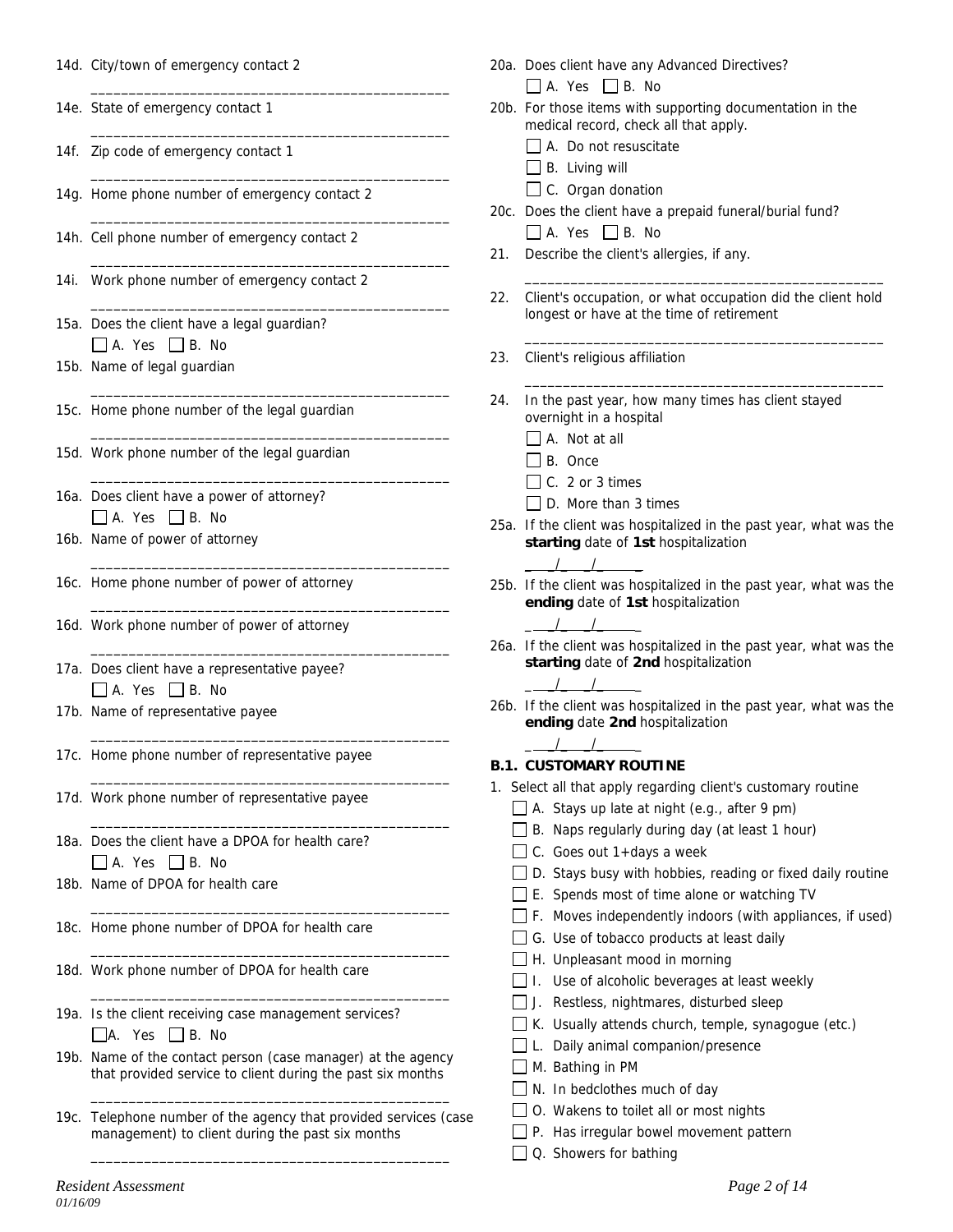- $\Box$  R. Sponge bath
- $\Box$  S. Tub bath
- $\Box$  T. Distinct food preferences
- $\Box$  U. Eats between meals all or most days
- $\Box$  V. Unknown-Client/family unable to provide information
- W. None of the above

# **C.1. COGNITIVE PATTERNS**

- 1a. Is the client's **short-term** memory OK (seems/appears to recall after 5 minutes)?
	- $\Box$  A. Yes  $\Box$  B. No
- 1b. Is the client's **long-term** memory OK (seems/appears to recall long past)?
	- $\Box$  A. Yes  $\Box$  B. No
- 2. What is the client's ability to make decisions regarding tasks of daily life?
	- $\Box$  A. Independent decisions consistent/reasonable
	- $\Box$  B. Modified independence some difficulty in new situations only
	- C. Moderately impaired decisions poor; cues/supervision
	- □ D. Severely impaired never/rarely makes decisions
- 3. Select the choice that most accurately describes the client's memory and use of information.
	- $\Box$  A No difficulty remembering (Does not require directions or reminding from others)
	- B. Minimal difficulty remembering (Requires direction and reminding 1-3 x day)
	- □ C. Difficulty remembering (Requires direction and reminding 4 or more x day)
	- D. Cannot remember
- 4. Has the client's cognitive status, skills or abilities changed as compared to status of 90 days ago (or since last assessment if less than 90 days)?
	- $\Box$  1. No change
	- □ 2. Improved
	- 3. Deteriorated

# **D.1. COMMUNICATION/HEARING PATTERNS**

- 1. Indicate the client's current ability to hear (with a hearing appliance, if used).
	- $\Box$  A. Hears adequately, including normal talk, TV, phone, doorbell
	- $\Box$  B. Minimal difficulty when not in quiet settings
	- $\Box$  C. Hears only when the speaker makes special efforts (e.g. louder voice)
	- □ D. Highly impaired absence of useful hearing
	- $\Box$  E. Using hearing aid
	- $\Box$  F. Hearing aid present, but not used
	- $\Box$  G. Other receptive techniques
- 2. What modes of expression does the client use to make needs be known?
	- □ A. Speech
	- $\Box$  B. Writing messages to express or clarify needs
	- □ C. American Sign Language or Braille
	- □ D. Signs/gestures/sounds
	- $\Box$  E. Communication board
	- $\Box$  F. Other
	- G. None of the above
- 3. Indicate the client's current ability to make themselves understood.
	- A. Understood
	- □ B. Usually understood (Difficulty finding words or finishing thoughts)
	- □ C. Sometimes understood (Ability is limited to making concrete request)
	- D. Rarely/never understood
- 4. Indicate the client's current ability to understand others.
	- A. Understands
	- B. Usually understands may miss some part/intent of message
	- $\Box$  C. Understands verbal information
	- D. Understands written information
	- E. Sometimes understands responds adequately to simple, direct communication
	- F. Rarely/never understands

# **E.1. VISION**

- 1. Indicate the client's current vision quality (with glasses, if they are regularly used).
	- A. Adequate sees fine detail, including regular print in newspaper or books
	- $\Box$  B. Impaired sees large print, but not regular print in newspaper or books
	- $\Box$  C. Moderately Impaired limited vision; not able to see newspaper headlines
	- $\Box$  D. Highly Impaired object ID in question, but eyes appear to follow objects
	- $\square$  E. Severely Impaired no vision or sees only light, colors or shapes
- 2. If the client uses glasses, is he/she able to get them without assistance?
	- $\Box$  A. Yes  $\Box$  B. No

# **F.1. MOOD & BEHAVIOR Indicators of depression/anxiety**

- 1. Do you often feel downhearted or blue?
	- $\Box$  A. Yes  $\Box$  B. No  $\Box$  C. No response
- 2. Have you been anxious a lot or bothered by nerves?  $\Box$  A. Yes  $\Box$  B. No  $\Box$  C. No response
- 3. Has the client felt hopeless or helpless?
	- $\Box$  A. Yes  $\Box$  B. No  $\Box$  C. No response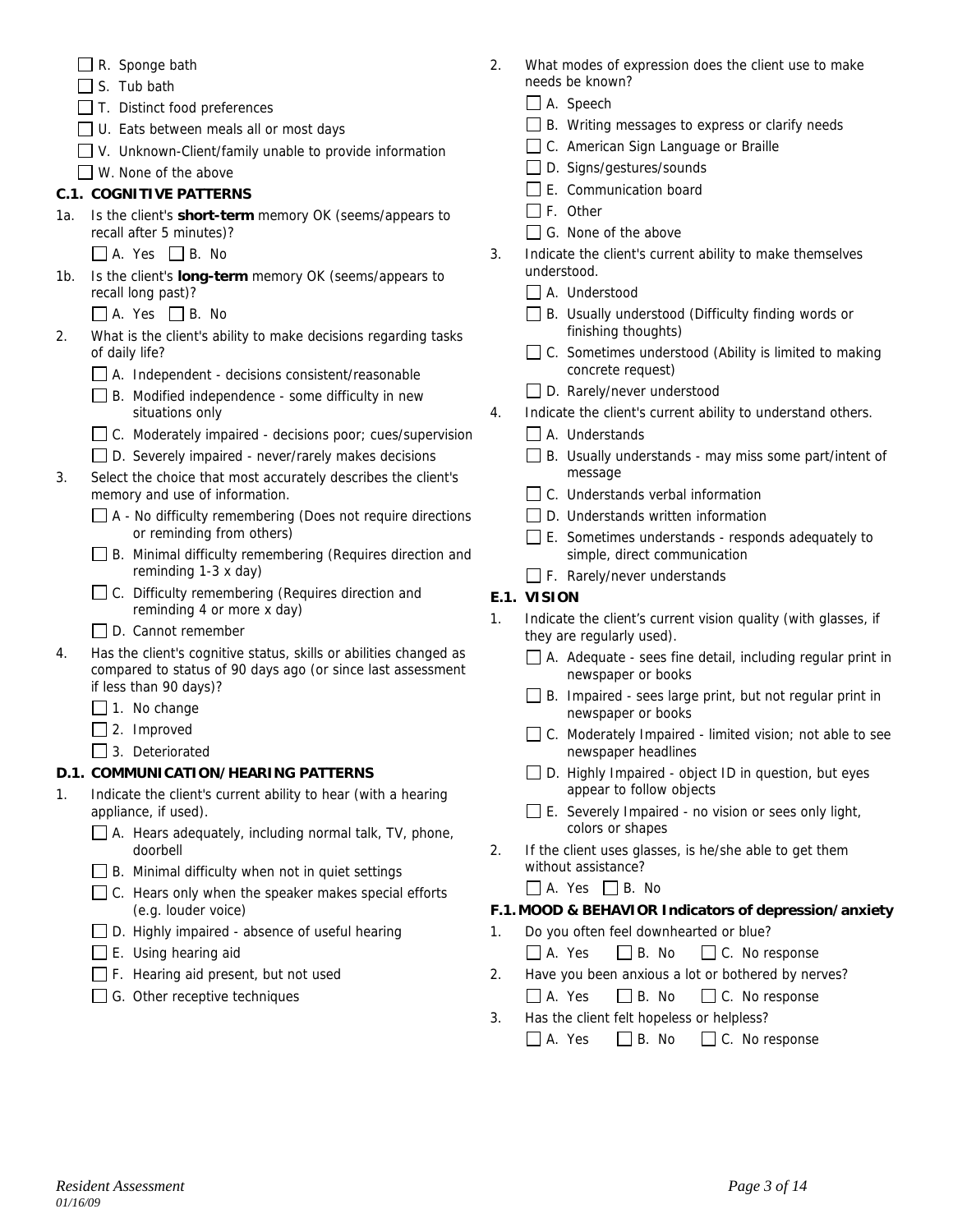### **F.2. MOOD & BEHAVIOR Behavioral Symptoms**

1a. **WANDERING**: Moved with no rational purpose, seemingly oblivious to needs or safety.

How often does the client get lost or wander?

 $\Box$  0. Never

- $\Box$  1. Less than daily
- $\Box$  2. Daily
- 1b. In the **last 7 days** was the client's wandering behavior alterable?
	- $\Box$  0. Behavior not present OR behavior easily altered

 $\Box$  1. Behavior was not easily altered

2a. **VERBALLY ABUSIVE**: Others were threatened, screamed at or cursed at.

How often is the client verbally abusive to him/herself or others?

- $\Box$  0. Never
- $\Box$  1. Less than daily
- $\Box$  2. Daily
- 2b. In **the last 7 days** was the client's verbally abusive behavior symptoms alterable?
	- 0. Behavior not present OR behavior easily altered

 $\Box$  1. Behavior was not easily altered

3a. **PHYSICALLY ABUSIVE**: Others were hit, shoved, scratched, and assaulted.

How often is the client physically abusive to others?

□ 0. Never

- $\Box$  1. Less than daily
- $\Box$  2. Daily
- 3b. In **the last 7 days** was the client's physically abusive behavior symptoms alterable?
	- 0. Behavior not present OR behavior easily altered

 $\Box$  1. Behavior was not easily altered

4a. **SOCIALLY INAPPROPRIATE**: Made disruptive sounds, noisy, screaming, self-abusive, sexual behavior, hoarding, rummaging, throwing food/feces.

How often does the client exhibit socially inappropriate/disruptive behavior?

 $\Box$  0. Never

 $\Box$  1. Less than daily

 $\Box$  2. Daily

4b. In **the past 7 days**, indicate the frequency and ease of altering the client's behavior of being socially inappropriate/disruptive (e.g. disruptive sounds, noisiness, screaming, self-abusive acts, etc.).

 $\Box$  0. Behavior not present OR behavior easily altered

- $\Box$  1. Behavior was not easily altered
- 5a. **RESISTS CARE**: Resisted taking medications -injections, ADL assistance, or eating

How often did the client display symptoms of resisting care in the **last 7 days**?

- $\Box$  0. Never
- $\Box$  1. Less than daily
- $\Box$  2. Daily
- 5b. In the **last 7 days** was the client's resistance to care symptoms alterable?
	- $\Box$  0. Behavior not present OR behavior easily altered

 $\Box$  1. Behavior was not easily altered

### **F.3. MOOD & BEHAVIOR Wandering Risk**

- 1. Select the choice that most accurately describes the client's wandering tendency.
	- $\Box$  A. Wanders mostly inside
	- $\Box$  B. Wanders outside, does not get lost
	- $\Box$  C. Wanders outside, leaves and gets lost
	- $\Box$  D. Up wandering all or most of the night
	- $\Box$  E. Does not wander
- **F.4. MOOD & BEHAVIOR Special programs-Mood-Behavior-Cognitive Loss**
- 1. **BEHAVIORAL SYMPTOM MANAGEMENT PROGRAM:** The resident has ongoing, comprehensive interdisciplinary program to evaluate behaviors. The goal is to understand and implement a plan of care to reduce distressing symptoms.

 $\Box$  A. Yes  $\Box$  B. No

2. **BEHAVIORAL MANAGEMENT PROGRAM:** The client has a special program that involves making specific changes in their environment to address mood, behavior, or cognitive patterns.

 $\Box$  A. Yes  $\Box$  B. No

3. Has the client been evaluated/assessed by a qualified mental health specialist?

 $\Box$  A. Yes  $\Box$  B. No

4. Is the client currently receiving any group therapy?  $\Box$  A. Yes  $\Box$  B. No

### **F.5. MOOD & BEHAVIOR Change in Behavioral Symptoms**

- 1. Has the client's behavioral status changed as compared to status of 90 days ago (or since last assessment if less than 90 days)?
	- A. No Change
	- $\Box$  B. Improved
	- C. Deteriorated

### **G.1. PHYSICAL FUNCTIONING Activities of Daily Living**

- 1a. **MOBILITY IN BED** During the past 7 days, how would you rate the client's ability to perform MOBILITY IN BED? (Moving to and from lying position, turning side to side, and positioning while in bed)
	- $\Box$  0. INDEPENDENT: No help or oversight or help only 1-2 times
	- $\Box$  1. SUPERVISION: Oversight/cueing 3+ times or Oversight with physical help 1-2 times
	- $\Box$  2. LIMITED ASSISTANCE: Non-wt bearing physical help 3+ times or extensive help 1-2 times
	- $\Box$  3. EXTENSIVE ASSISTANCE Weight bearing help OR full caregiver assistance 3+ times
	- 4. TOTAL DEPENDENCE Full caregiver assistance each time activity occurred
	- □ 8. ACTIVITY DID NOT OCCUR OR unknown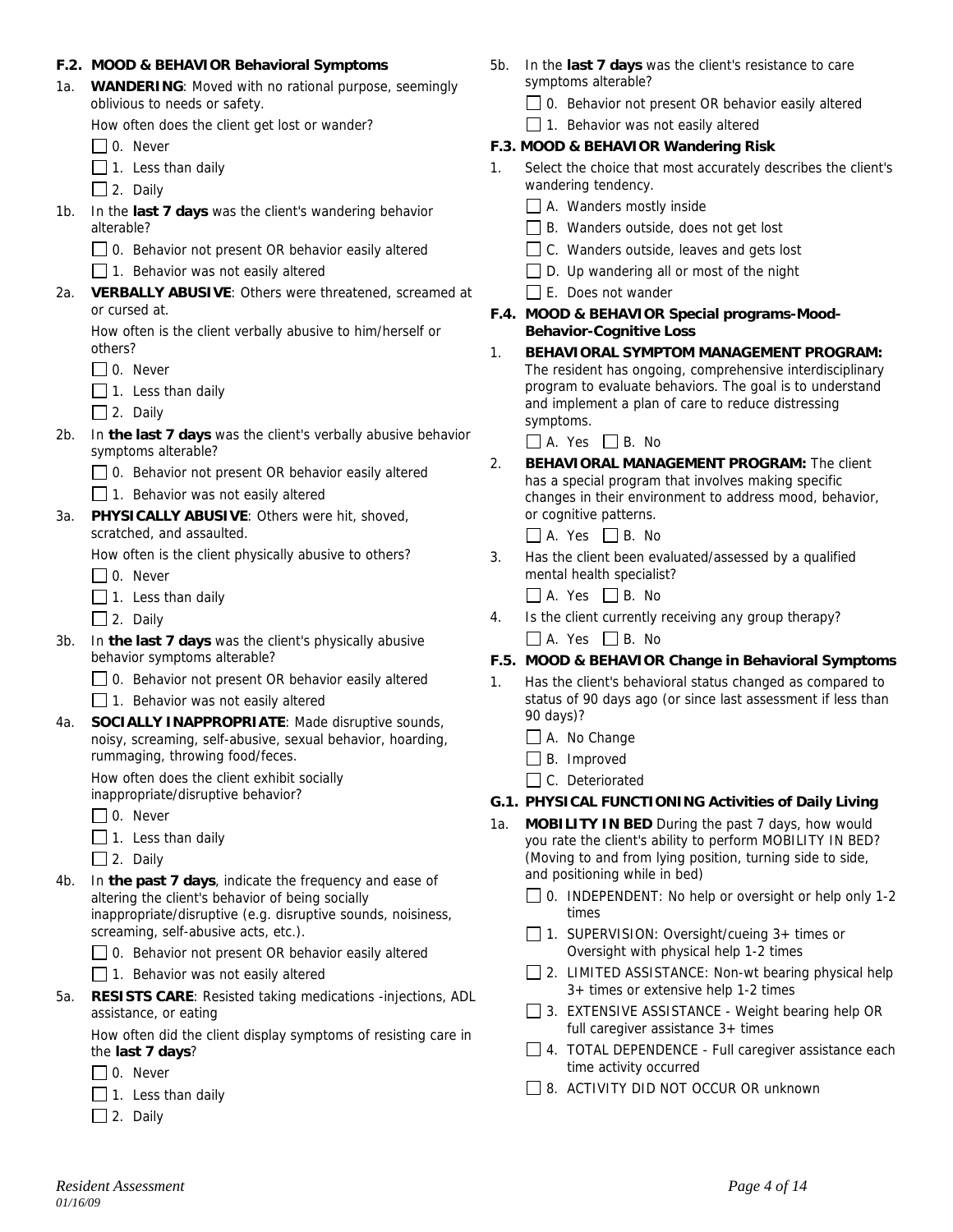- 1b. Select the item for the most support provided of all shifts during the last 7 days, regardless of self performance, for Bed Mobility.
	- $\Box$  0. No setup or physical help from staff
	- $\Box$  1 Setup help only
	- $\Box$  2. One person physical assist
	- $\Box$  3. Two plus persons physical assist
	- □ 8. Activity did not occur in last 7 days OR unknown
- 2a. **TRANSFER**: During the past 7 days, how would you rate the client's ability to perform TRANSFER? (Moving to/from bed, chair, wheelchair, standing position, EXCLUDES to/from bath/toilet)
	- $\Box$  0. INDEPENDENT: No help or oversight or help only 1-2 times
	- $\Box$  1. SUPERVISION: Oversight/cueing 3+ times or Oversight with physical help 1-2 times
	- $\Box$  2. LIMITED ASSISTANCE: Non-wt bearing physical help 3+ times or extensive help 1-2 times
	- 3. EXTENSIVE ASSISTANCE Weight bearing help OR full caregiver assistance 3+ times
	- 4. TOTAL DEPENDENCE Full caregiver assistance each time activity occurred
	- **8. ACTIVITY DID NOT OCCUR OR unknown**
- 2b. Select the item for the most support provided of all shifts during the last 7 days, regardless of self performance, for Transfer.
	- $\Box$  0. No setup or physical help from staff
	- $\Box$  1 Setup help only
	- $\Box$  2. One person physical assist
	- $\Box$  3. Two plus persons physical assist
	- $\Box$  8. Activity did not occur in last 7 days OR unknown
- 3a. **Locomotion in residence (MOBILITY):** During the past 7 days, how would you rate the client's ability to perform MOBILITY? (Moving between locations in home. If in wheelchair, self-sufficiency once in wheelchair)
	- $\Box$  0. INDEPENDENT: No help or oversight or help only 1-2 times
	- □ 1. SUPERVISION: Oversight/cueing 3+ times or Oversight with physical help 1-2 times
	- $\Box$  2. LIMITED ASSISTANCE: Non-wt bearing physical help 3+ times or extensive help 1-2 times
	- $\Box$  3. EXTENSIVE ASSISTANCE Weight bearing help OR full caregiver assistance 3+ times
	- 4. TOTAL DEPENDENCE Full caregiver assistance each time activity occurred
	- **B.** ACTIVITY DID NOT OCCUR OR unknown
- 3b. Select the item for the most support provided of all shifts during the last 7 days, regardless of self performance, for locomotion in residence (mobility).
	- $\Box$  0. No setup or physical help from staff
	- $\Box$  1. Setup help only
	- $\Box$  2. One person physical assist
	- $\Box$  3. Two plus persons physical assist
- 4a. **DRESSING**: During the past 7 days, how would you rate the client's ability to perform DRESSING? (Putting on, fastening, taking off clothing)
	- $\Box$  0. INDEPENDENT: No help or oversight or help only 1-2 times
	- $\Box$  1. SUPERVISION: Oversight/cueing 3+ times or Oversight with physical help 1-2 times
	- $\Box$  2. LIMITED ASSISTANCE: Non-wt bearing physical help 3+ times or extensive help 1-2 times
	- 3. EXTENSIVE ASSISTANCE Weight bearing help OR full caregiver assistance 3+ times
	- $\Box$  4. TOTAL DEPENDENCE Full caregiver assistance each time activity occurred
	- 8. ACTIVITY DID NOT OCCUR OR unknown
- 4b. Select the item for the most support provided of all shifts during the last 7 days, regardless of self performance, for Dressing
	- $\Box$  0. No setup or physical help from staff
	- $\Box$  1 Setup help only
	- $\Box$  2. One person physical assist
	- $\Box$  3. Two plus persons physical assist
	- □ 8. Activity did not occur in last 7 days OR unknown
- 5a. **EATING**: During the past 7 days, how would you rate the client's ability to perform EATING? (Ability to eat and drink regardless of skill. Includes intake of nourishment by other means e.g. tube feeding, total parenteral nutrition)
	- □ 0. INDEPENDENT: No help or oversight or help only 1-2 times
	- 1. SUPERVISION: Oversight/cueing  $3+$  times or Oversight with physical help 1-2 times
	- $\Box$  2. LIMITED ASSISTANCE: Non-wt bearing physical help 3+ times or extensive help 1-2 times
	- 3. EXTENSIVE ASSISTANCE Weight bearing help OR full caregiver assistance 3+ times
	- □ 4. TOTAL DEPENDENCE Full caregiver assistance each time activity occurred
	- **8. ACTIVITY DID NOT OCCUR OR unknown**
- 5b. Select the item for the most eating support provided of all shifts during the last 7 days, regardless of self performance, for Eating
	- **□ 0.** No setup or physical help from staff
	- $\Box$  1 Setup help only
	- $\Box$  2. One person physical assist
	- $\Box$  3. Two plus persons physical assist
	- $\Box$  8. Activity did not occur in last 7 days OR unknown
- 6a. **TOILET USE**: During the past 7 days, how would you rate the client's ability to perform TOILET USE? (Using toilet, getting on/off toilet, cleansing self, managing incontinence)
	- $\Box$  0. INDEPENDENT: No help or oversight or help only 1-2 times
	- 1. SUPERVISION: Oversight/cueing  $3+$  times or Oversight with physical help 1-2 times
	- □ 2. LIMITED ASSISTANCE: Non-wt bearing physical help 3+ times or extensive help 1-2 times
	- $\Box$  3. EXTENSIVE ASSISTANCE Weight bearing help OR full caregiver assistance 3+ times
	- 4. TOTAL DEPENDENCE Full caregiver assistance each time activity occurred
	- 8. ACTIVITY DID NOT OCCUR OR unknown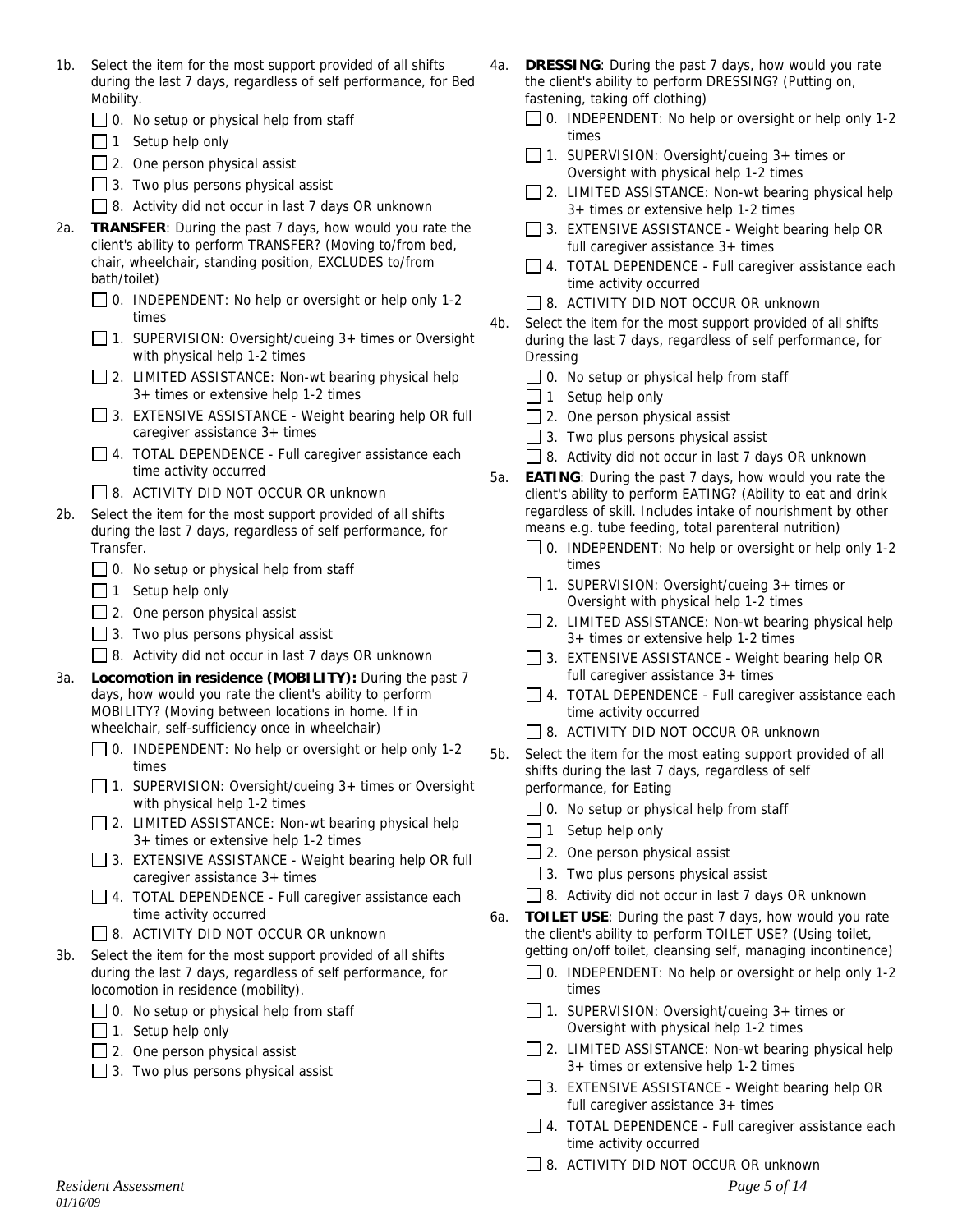- 6b. Select the item for the most support provided of all shifts during the last 7 days, regardless of self performance, for Toilet Use
	- $\Box$  0. No setup or physical help from staff
	- $\Box$  1 Setup help only
	- $\Box$  2. One person physical assist
	- $\Box$  3. Two plus persons physical assist
	- □ 8. Activity did not occur in last 7 days OR unknown
- 7a. **PERSONAL HYGIENE:** During the past 7 days, how would you rate the client's ability to perform PERSONAL HYGIENE? (Combing hair, brushing teeth, shaving, washing/drying face, hands, perineum, EXCLUDE baths and showers)
	- $\Box$  0. INDEPENDENT: No help or oversight or help only 1-2 times
	- 1. SUPERVISION: Oversight/cueing  $3+$  times or Oversight 9b. with physical help 1-2 times
	- $\Box$  2. LIMITED ASSISTANCE: Non-wt bearing physical help 3+ times or extensive help 1-2 times
	- 3. EXTENSIVE ASSISTANCE Weight bearing help OR full caregiver assistance 3+ times
	- 4. TOTAL DEPENDENCE Full caregiver assistance each time activity occurred
	- □ 8. ACTIVITY DID NOT OCCUR OR unknown
- 7b. Select the item for the most support provided of all shifts during the last 7 days, regardless of self performance, for Personal Hygiene
	- $\Box$  0. No setup or physical help from staff
	- $\Box$  1 Setup help only
	- $\Box$  2. One person physical assist
	- $\Box$  3. Two plus persons physical assist
	- $\Box$  8. Activity did not occur in last 7 days OR unknown
- 8a. **BATHING:** During the past 7 days, how would you rate the client's ability to perform BATHING (include shower, full tub or sponge bath, exclude washing back or hair)?
	- $\Box$  0. INDEPENDENT: No help or oversight or help only 1-2 times
	- $\Box$  1. SUPERVISION: Oversight/cueing 3+ times or Oversight with physical help 1-2 times
	- $\Box$  2. LIMITED ASSISTANCE: Non-wt bearing physical help 3+ times or extensive help 1-2 times
	- $\Box$  3. EXTENSIVE ASSISTANCE Weight bearing help OR full caregiver assistance 3+ times
	- $\Box$  4. TOTAL DEPENDENCE Full caregiver assistance each time activity occurred
	- □ 8. ACTIVITY DID NOT OCCUR OR unknown
- 8b. Select the item for the most support provided of all shifts during the last 7 days, regardless of self performance, for Bathing.
	- $\Box$  0. No setup or physical help from staff
	- $\Box$  1 Setup help only
	- $\Box$  2. One person physical assist
	- $\Box$  3. Two plus persons physical assist
	- □ 8. Activity did not occur in last 7 days OR unknown
- 9a. **ADAPTIVE DEVICES**: During the last 7 days how would you rate the client's ability to manage putting on and/or removing braces, splints, prosthesis, and other assistive devices.
	- □ 0. INDEPENDENT: No help or oversight or help only 1-2 times
	- □ 1. SUPERVISION: Oversight/cueing 3+ times or Oversight with physical help 1-2 times
	- □ 2. LIMITED ASSISTANCE: Non-wt bearing physical help 3+ times or extensive help 1-2 times
	- 3. EXTENSIVE ASSISTANCE Weight bearing help OR full caregiver assistance 3+ times
	- 4. TOTAL DEPENDENCE Full caregiver assistance each time activity occurred
	- $\Box$  8. ACTIVITY DID NOT OCCUR OR unknown
- Select the item for the most support provided of all shifts during the last 7 days, regardless of self performance, for removing braces, splints or other assistive devices.
	- $\Box$  0. No setup or physical help from staff
	- $\Box$  1 Setup help only
	- $\Box$  2. One person physical assist
	- $\Box$  3. Two plus persons physical assist
	- 8. Activity did not occur in last 7 days OR unknown
- 10a. **STAIR CLIMBING**: During the past 7 days, how would you rate the client's ability to perform stair climbing.
	- 0. INDEPENDENT: No help or oversight or help only 1-2 times
	- $\Box$  1. SUPERVISION: Oversight/cueing 3+ times or Oversight with physical help 1-2 times
	- □ 2. LIMITED ASSISTANCE: Non-wt bearing physical help 3+ times or extensive help 1-2 times
	- $\Box$  3. EXTENSIVE ASSISTANCE Weight bearing help OR full caregiver assistance 3+ times
	- □ 4. TOTAL DEPENDENCE Full caregiver assistance each time activity occurred
	- □ 8. ACTIVITY DID NOT OCCUR OR unknown
- 10b. Select the item for the most support provided of all shifts during the last 7 days for stair climbing. If they did not go up and down stairs, indicate their ability to do so without help.
	- $\Box$  0. No setup, done without help
	- $\Box$  1. Setup help only, uses devices
	- $\Box$  2. With assistance
	- $\Box$  3. Did not, and has no ability to

### **G.2. PHYSICAL FUNCTIONING Body Control**

- 1a. Is client bed-bound?
	- $\Box$  A. Yes  $\Box$  B. No
- 1b. Does the client have an unsteady gait?
	- $\Box$  A. Yes  $\Box$  B. No
- 1c. Does the client have hemiplegia or hemiparesis?  $\Box$  A. Yes  $\Box$  B. No
- 1d. Amputations?
	- $\Box$  A. Yes  $\Box$  B. No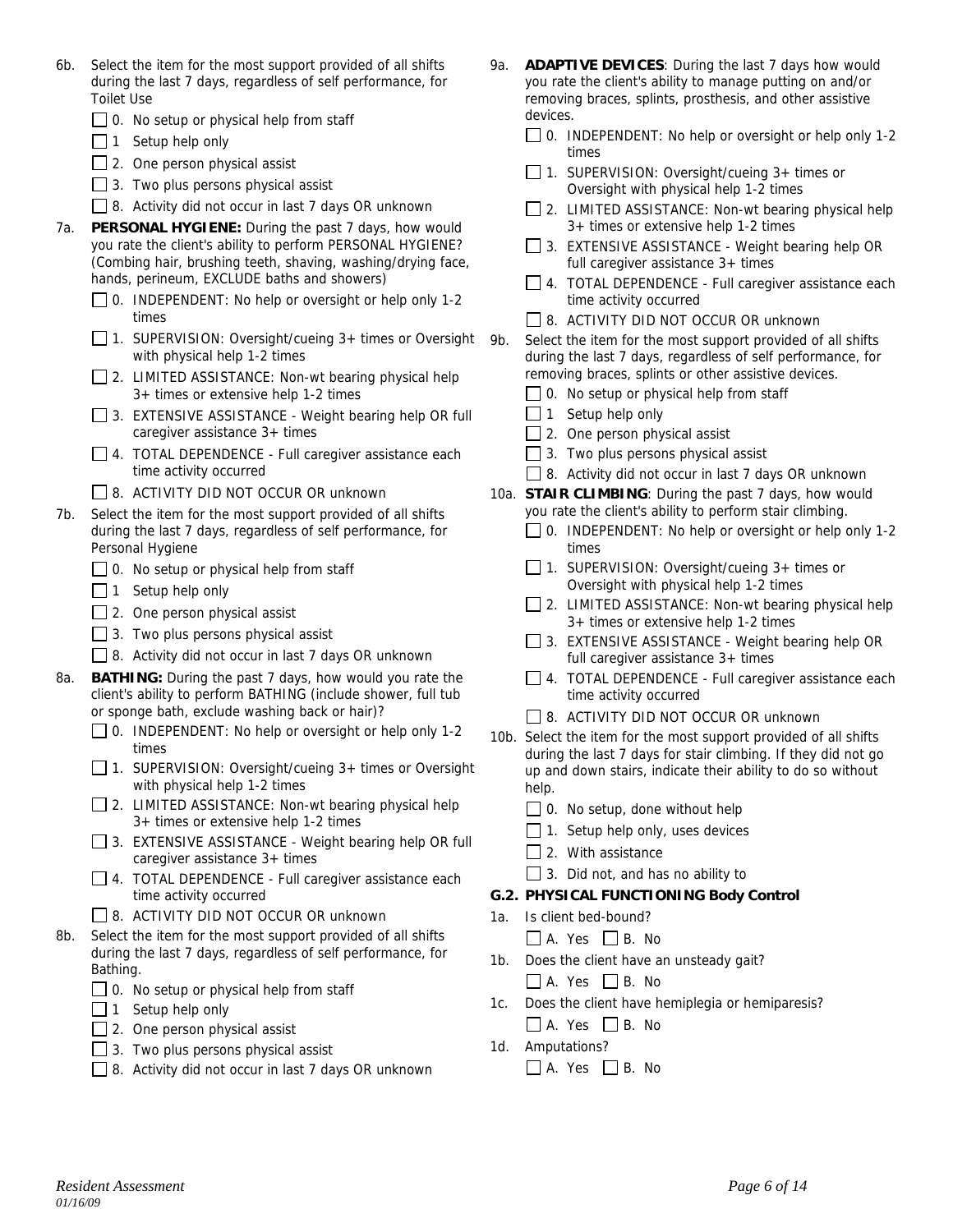### **G.3. PHYSICAL FUNCTIONING Modes of Locomotion**

Select all appliances or assistive devices the client uses for locomotion, on and off the unit.

- A. Cane/walker/crutch
- $\Box$  B. Wheeled self
- C. Wheelchair primary mode of locomotion
- $\Box$  D. Other person wheeled
- $\Box$  E. None of the above

## **G.4. PHYSICAL FUNCTIONING Modes of Transfer**

- 1. Select all appliances or assistive devices the client uses in transferring in and out of bed or chair and for bed mobility.
	- A. Bedfast all or most of time
	- $\Box$  B. Lifted manually
	- $\Box$  C. Bed rails used for bed mobility or transfer
	- $\Box$  D. Lifted mechanically
	- $\Box$  E. Transfer aid (e.g. slide board, trapeze, cane, walker, brace)
	- F. None of the above

### **G.5. PHYSICAL FUNCTIONING Self Performance in ADLs**

- 1. Client's ADL self-performance status has changed as compared to status of 90 days ago (or since last assessment if less than 90 days).
	- A. No Change
	- $\Box$  B. Improved
	- □ C. Deteriorated

### **G.6. PHYSICAL FUNCTIONING Instrumental Activities of Daily Living**

- 1a. **SHOPPING**: During the past 7 days, how would you rate the client's ability to perform **SHOPPING**
	- □ 0. Independent: No help provided (With/without assistive devices)
	- 1. Done with help: Cueing, supervision, reminders, and/or physical help provided
	- □ 2. Done by others: Full caregiver assistance
	- □ 8. Activity did not occur OR unknown
- 1b. Indicate the highest level of shopping support provided in the last 7 days.
	- $\Box$  0. No setup or physical help
	- $\Box$  1. Setup help only
	- $\Box$  2. Supervision/cueing
	- $\Box$  3. Physical assistance
	- 8. Activity did not occur or unknown
- 2a. **TRANSPORTATION** During the past 7 days, and considering all episodes, how would you rate the client's ability to perform **TRANSPORTATION**
	- 0. Independent: No help provided (With/without assistive devices)
	- $\Box$  1. Done with help: Cueing, supervision, reminders, and/or physical help provided
	- $\Box$  2. Done by others: Full caregiver assistance
	- 8. Activity did not occur OR unknown
- 2b. Indicate the highest level of transportation support provided in the last 7 days.
	- $\Box$  0. No setup or physical help
	- $\Box$  1. Setup help only
	- $\Box$  2. Supervision/cueing
	- $\Box$  3. Physical assistance
	- 8. Activity did not occur or unknown
- 3a. **MONEY MANAGEMENT:** During the past 7 days, how would you rate the client's ability to perform **MONEY MANAGEMENT** 
	- $\Box$  0. Independent: No help provided (With/without assistive devices)
	- $\Box$  1. Done with help: Cueing, supervision, reminders, and/or physical help provided
	- $\Box$  2. Done by others: Full caregiver assistance
	- 8. Activity did not occur OR unknown
- 3b. Indicate the highest level of money management support provided in the last 7 days.
	- $\Box$  0. No setup or physical help
	- $\Box$  1. Setup help only
	- $\Box$  2. Supervision/cueing
	- $\Box$  3. Physical assistance
	- 8. Activity did not occur or unknown
- 4a. **MEAL PREPARATION:** During the past 7 days, how would you rate the client's ability to perform **MEAL PREPARATION** 
	- 0. Independent: No help provided (With/without assistive devices)
	- $\Box$  1. Done with help: Cueing, supervision, reminders, and/or physical help provided
	- □ 2. Done by others: Full caregiver assistance
	- 8. Activity did not occur OR unknown
- 4b. Indicate the highest level of meal prep support provided in the last 7 days.
	- $\Box$  0. No setup or physical help
	- $\Box$  1. Setup help only
	- $\Box$  2. Supervision/cueing
	- $\Box$  3. Physical assistance
	- 8. Activity did not occur or unknown
- 5a. **PHONE:** During the past 7 days, how would you rate the client's ability to use the **TELEPHONE**
	- $\Box$  0. Independent: No help provided (With/without assistive devices)
	- $\Box$  1. Done with help: Cueing, supervision, reminders, and/or physical help provided
	- $\Box$  2. Done by others: Full caregiver assistance
	- 8. Activity did not occur OR unknown
- 5b. Indicate the highest level of phone use support provided in the last 7 days.
	- $\Box$  0. No setup or physical help
	- $\Box$  1. Setup help only
	- □ 2. Supervision/cueing
	- $\Box$  3. Physical assistance
	- 8. Activity did not occur or unknown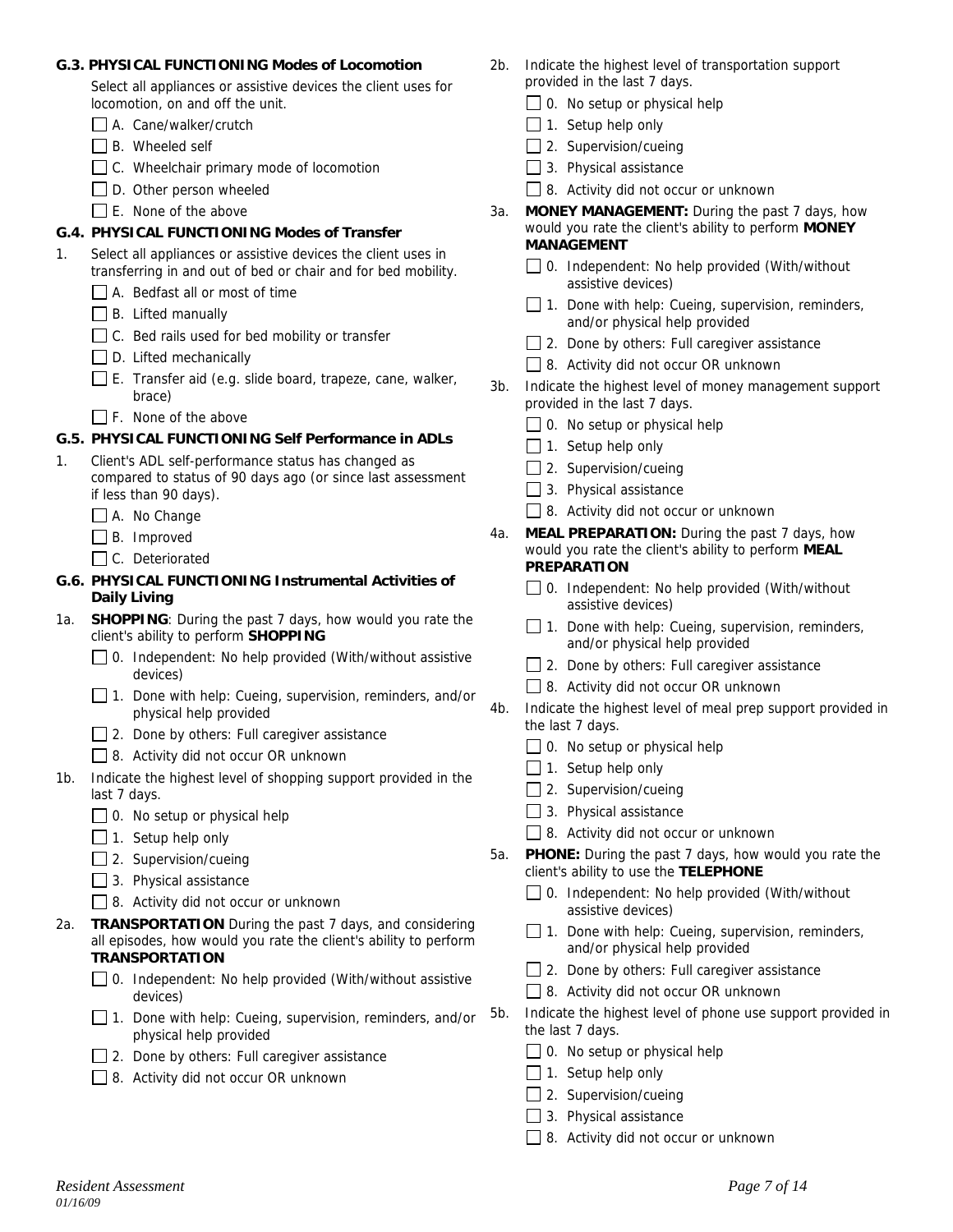| 6a. | LIGHT HOUSEWORK: During the past 7 days, how would<br>you rate the client's ability to perform LIGHT                               |    | Indicate the highest level of laundry support provided in<br>the last 7 days.                                                                                          |
|-----|------------------------------------------------------------------------------------------------------------------------------------|----|------------------------------------------------------------------------------------------------------------------------------------------------------------------------|
|     | <b>HOUSEKEEPING</b>                                                                                                                |    | $\Box$ 0. No setup or physical help                                                                                                                                    |
|     | $\Box$ 0. Independent: No help provided (With/without assistive<br>devices)                                                        |    | $\Box$ 1. Setup help only                                                                                                                                              |
|     | $\Box$ 1. Done with help: Cueing, supervision, reminders, and/or                                                                   |    | 2. Supervision/cueing                                                                                                                                                  |
|     | physical help provided                                                                                                             |    | 3. Physical assistance                                                                                                                                                 |
|     | $\Box$ 2. Done by others: Full caregiver assistance                                                                                |    | 8. Activity did not occur or unknown                                                                                                                                   |
|     | $\Box$ 8. Activity did not occur OR unknown                                                                                        |    | 10a. EQUIPMENT MANAGEMENT: During the past 7 days,                                                                                                                     |
| 6b. | Indicate the highest level of housekeeping support provided<br>in the last 7 days.                                                 |    | how would you rate the client's ability to MANAGE<br><b>EQUIPMENT</b> reliably and safely. (Includes only oxygen,<br>IV/infusion therapy, enteral/parenteral nutrition |
|     | $\Box$ 0. Independent: No help provided (With/without assistive<br>devices)                                                        |    | equipment/supplies.)<br>$\Box$ 0. Independent: No help provided (With/without                                                                                          |
|     | $\Box$ 1. Done with help: Cueing, supervision, reminders, and/or<br>physical help provided                                         |    | assistive devices)<br>$\Box$ 1. Done with help: Cueing, supervision, reminders,                                                                                        |
|     | $\Box$ 2. Done by others: Full caregiver assistance                                                                                |    | and/or physical help provided                                                                                                                                          |
|     | □ 8. Activity did not occur OR unknown                                                                                             |    | $\Box$ 2. Done by others: Full caregiver assistance                                                                                                                    |
| 7а. | MANAGING MEDICATIONS: During the past 7 days, how<br>would you rate the client's ability to perform MANAGING<br><b>MEDICATIONS</b> |    | □ 8. Activity did not occur OR unknown                                                                                                                                 |
|     |                                                                                                                                    |    | 10b. Indicate the highest level of care of equipment support<br>provided in the last 7 days.                                                                           |
|     | 0. Independent: No help provided (With/without assistive                                                                           |    | $\Box$ 0. No setup or physical help                                                                                                                                    |
|     | devices)                                                                                                                           |    | $\Box$ 1. Setup help only                                                                                                                                              |
|     | 1. Done with help: Cueing, supervision, reminders, and/or                                                                          |    | 2. Supervision/cueing                                                                                                                                                  |
|     | physical help provided                                                                                                             |    | 3. Physical assistance                                                                                                                                                 |
|     | 2. Done by others: Full caregiver assistance                                                                                       |    | 8. Activity did not occur or unknown                                                                                                                                   |
|     | 8. Activity did not occur OR unknown                                                                                               |    | G.7. PHYSICAL FUNCTIONING: ADL-IADL Rehabilitation                                                                                                                     |
| 7b. | Indicate the highest level of medications support provided in<br>the last 7 days.                                                  | 1. | ADL and IADL functional rehabilitation or improvement                                                                                                                  |
|     | $\Box$ 0. No setup or physical help                                                                                                |    | potential (check all that apply)                                                                                                                                       |
|     | $\Box$ 1. Setup help only                                                                                                          |    | $\Box$ A. Client believes they are capable of increased                                                                                                                |
|     | 2. Supervision/cueing                                                                                                              |    | independence with some ADLs                                                                                                                                            |
|     | 3. Physical assistance                                                                                                             |    | B. Staff believes client is capable of increased<br>independence with some ADLs                                                                                        |
|     | 8. Activity did not occur or unknown                                                                                               |    | $\Box$ C. Client able to perform tasks/activity but is very slow                                                                                                       |
| 8a. | HEAVY HOUSEWORK: During the past 7 days, how would<br>you rate the client's ability to perform HEAVY HOUSEWORK                     |    | D. Difference in ADL Self-Performance or Support,<br>comparing mornings to evenings                                                                                    |
|     | 0. Independent: No help provided (With/without assistive                                                                           |    | E. Special equipment                                                                                                                                                   |
|     | devices)                                                                                                                           |    | F. Task segmentation                                                                                                                                                   |
|     | $\Box$ 1. Done with help: Cueing, supervision, reminders, and/or<br>physical help provided                                         |    | G. ADL/IADL skills training                                                                                                                                            |
|     | $\Box$ 2. Done by others: Full caregiver assistance                                                                                |    | H. None of the Above                                                                                                                                                   |
|     | □ 8. Activity did not occur OR unknown                                                                                             | 2. | Does the client require an Assistive Device/Adaptive                                                                                                                   |
| 8b. | Indicate the highest level of household maintenance support                                                                        |    | Equipment?<br>$\Box$ A. Yes $\Box$ B.                                                                                                                                  |
|     | provided in the last 7 days.                                                                                                       | 3. | No<br>Some or all of ADL activities were broken into subtasks                                                                                                          |
|     | $\Box$ 0. No setup or physical help                                                                                                |    | during last 7 days so that Client could perform them                                                                                                                   |
|     | $\Box$ 1. Setup help only                                                                                                          |    | $\Box$ A. Yes $\Box$ B.<br>No                                                                                                                                          |
|     | 2. Supervision/cueing                                                                                                              |    |                                                                                                                                                                        |
|     | 3. Physical assistance                                                                                                             |    |                                                                                                                                                                        |
|     | 8. Activity did not occur or unknown                                                                                               |    |                                                                                                                                                                        |
| 9a. | LAUNDRY: During the past 7 days, how would you rate the<br>client's ability to do his or her own LAUNDRY                           |    |                                                                                                                                                                        |
|     | $\Box$ 0. Independent: No help provided (With/without assistive<br>devices)                                                        |    |                                                                                                                                                                        |
|     | $\Box$ 1. Done with help: Cueing, supervision, reminders, and/or<br>physical help provided                                         |    |                                                                                                                                                                        |
|     | 2. Done by others: Full caregiver assistance                                                                                       |    |                                                                                                                                                                        |
|     | 8. Activity did not occur OR unknown                                                                                               |    |                                                                                                                                                                        |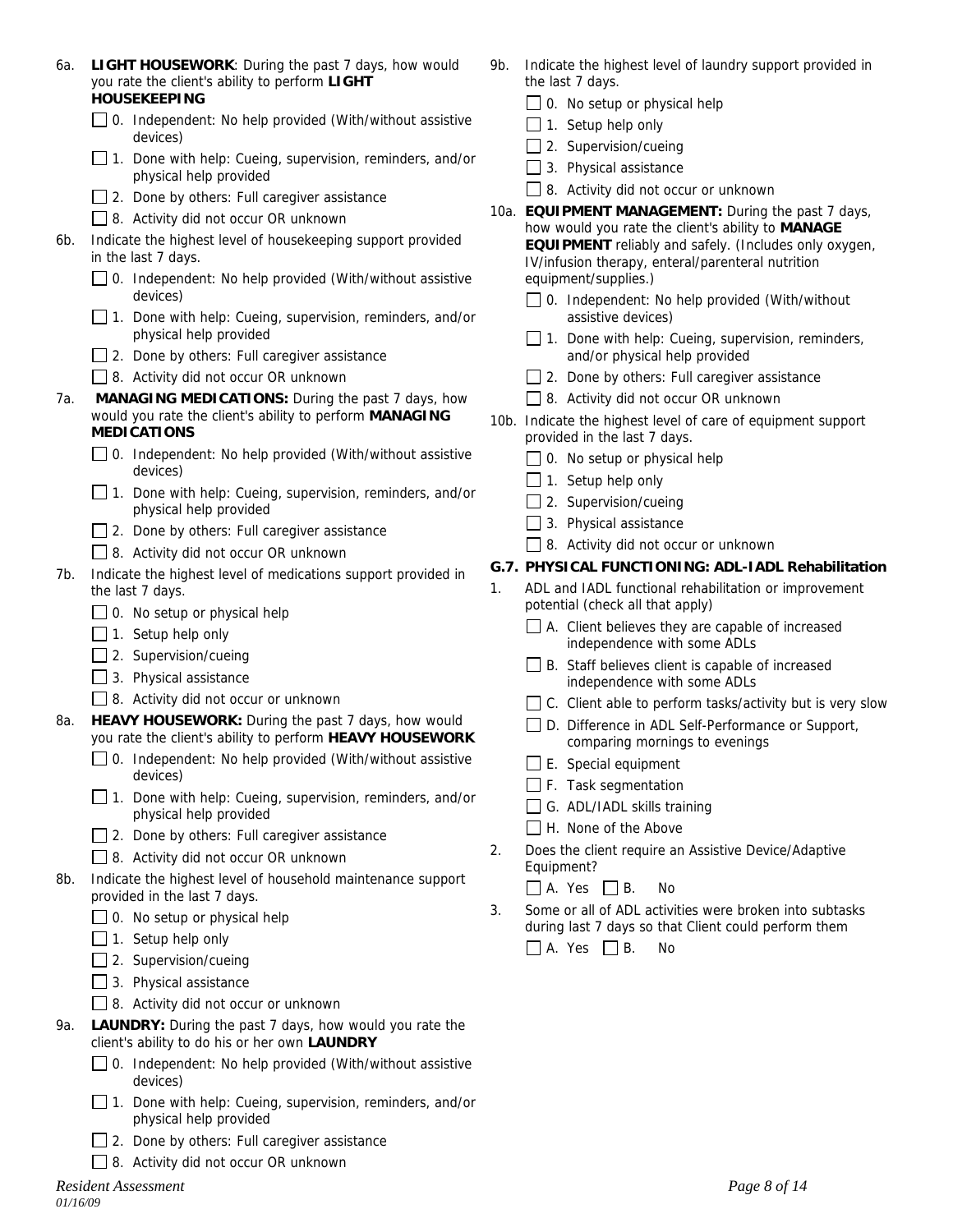#### **G.8. PHYSICAL FUNCTIONING: Skills Training**

Enter the number of days in last 30 days that client received skill training for at least 15 minutes/day

\_\_\_\_\_\_\_\_\_\_\_\_\_\_\_\_\_\_\_\_\_\_\_\_\_\_\_\_\_\_\_\_\_\_\_\_\_\_\_\_\_\_\_\_\_\_\_

 **Number of days** of Skill Training in:

- \_\_\_\_\_ A. MEAL PREPARATION.
- **EXAMPLE B. TELEPHONE USE**
- \_\_\_\_\_ C. LIGHT HOUSEWORK
- \_\_\_\_\_ D. LAUNDRY
- \_\_\_\_\_ E. MANAGING INCONTINENCE
- \_\_\_\_\_ F. MANAGING CASH
- \_\_\_\_\_ G. MANAGING FINANCES
- \_\_\_\_\_ H. MANAGING SHOPPING
- \_\_\_\_\_ I. SHOPPING
- **LEARER 1. TRANSPORTATION**
- K. MEDICATION MANAGEMENT

### **G.9. PHYSICAL FUNCTIONING: Devices needed**

- 1. Does the client need any of the following devices or equipment?
	- A. Eyeglasses
	- B. Hearing aid
	- $\Box$  C Cane
	- $\Box$  D. Walker
	- $\Box$  E. Wheelchair
	- F. Assistive eating devices
	- $\Box$  G. Assistive dressing devices
	- $\Box$  H. Dentures
	- $\Box$  I. Other

If other is checked above, list other devices needed.

### **H.1. CONTINENCE IN LAST 14 DAYS**

1. What is the current state of the client's bladder continence (in the last 14 days)? Client is continent if dribble volume is insufficient to soak through underpants with appliances used (pads or continence program)

\_\_\_\_\_\_\_\_\_\_\_\_\_\_\_\_\_\_\_\_\_\_\_\_\_\_\_\_\_\_\_\_\_\_\_\_\_\_\_\_\_\_\_\_\_\_\_

- □ 0. Continent: complete control
- $\Box$  1. Usually continent: 1 time a week or less incontinent
- □ 2. Occasionally incontinent: 2 or more times a week but not daily
- $\Box$  3. Frequently incontinent: incontinent daily but some control present
- $\Box$  4. Incontinent: inadequate control, multiple daily episodes
- 2. What is the current state of the client's bowel continence (in the last 14 days)? Client is continent if control of bowel movement with appliance or bowel continence program.
	- $\Box$  0. Continent: complete control
	- $\Box$  1. Usually continent: 1 time a week or less incontinent
	- $\Box$  2. Occasionally incontinent: 2 or more times a week but not daily
	- $\Box$  3. Frequently incontinent: incontinent daily but some control present
	- $\Box$  4. Incontinent: inadequate control, multiple daily episodes

# **H.2. CONTINENCE IN LAST 14 DAYS: Appliances and Programs**

- 1. Select all that apply regarding the client's use of incontinence appliances and programs.
	- $\Box$  A. Any scheduled toileting plan
	- $\Box$  B. Bladder retraining program
	- □ C. External (condom) catheter
	- $\Box$  D. Indwelling catheter
	- $\Box$  E. Intermittent catheter
	- □ F. Did not use toilet room/commode/urinal
	- G. Pads/briefs used
	- $\Box$  H. Enemas/irrigation
	- $\Box$  I. Ostomy present
	- $\Box$  J. None of the above

### **H.3. CONTINENCE IN LAST 14 DAYS: Change in Urinary Continence**

- 1. Has the client's bladder incontinence worsened as compared to last assessment/90 days ago?
	- $\Box$  1. No Change
	- $\Box$  2. Improved
	- □ 3. Deteriorated

# **I.1. DIAGNOSIS**

- 1. Client's **primary** diagnoses.
- 2. Indicate which of the following conditions/diagnoses the client currently has.

\_\_\_\_\_\_\_\_\_\_\_\_\_\_\_\_\_\_\_\_\_\_\_\_\_\_\_\_\_\_\_\_\_\_\_\_\_\_\_\_\_\_\_\_\_\_\_

- $\Box$  A. Aphasia
- $\Box$  B. Cerebral palsy
- □ C. Non-Alzheimer's dementia
- $\Box$  D. Traumatic brain injury
- E. Emphysema/COPD/asthma
- $\Box$  F. Renal failure
- G. Respiratory disease
- H. Quadriplegia
- $\Box$  I. Drug resistance (MRSA/VRE)
- $\Box$  J. Breathing disorders
- K. Nausea/vertigo
- L. None of the Above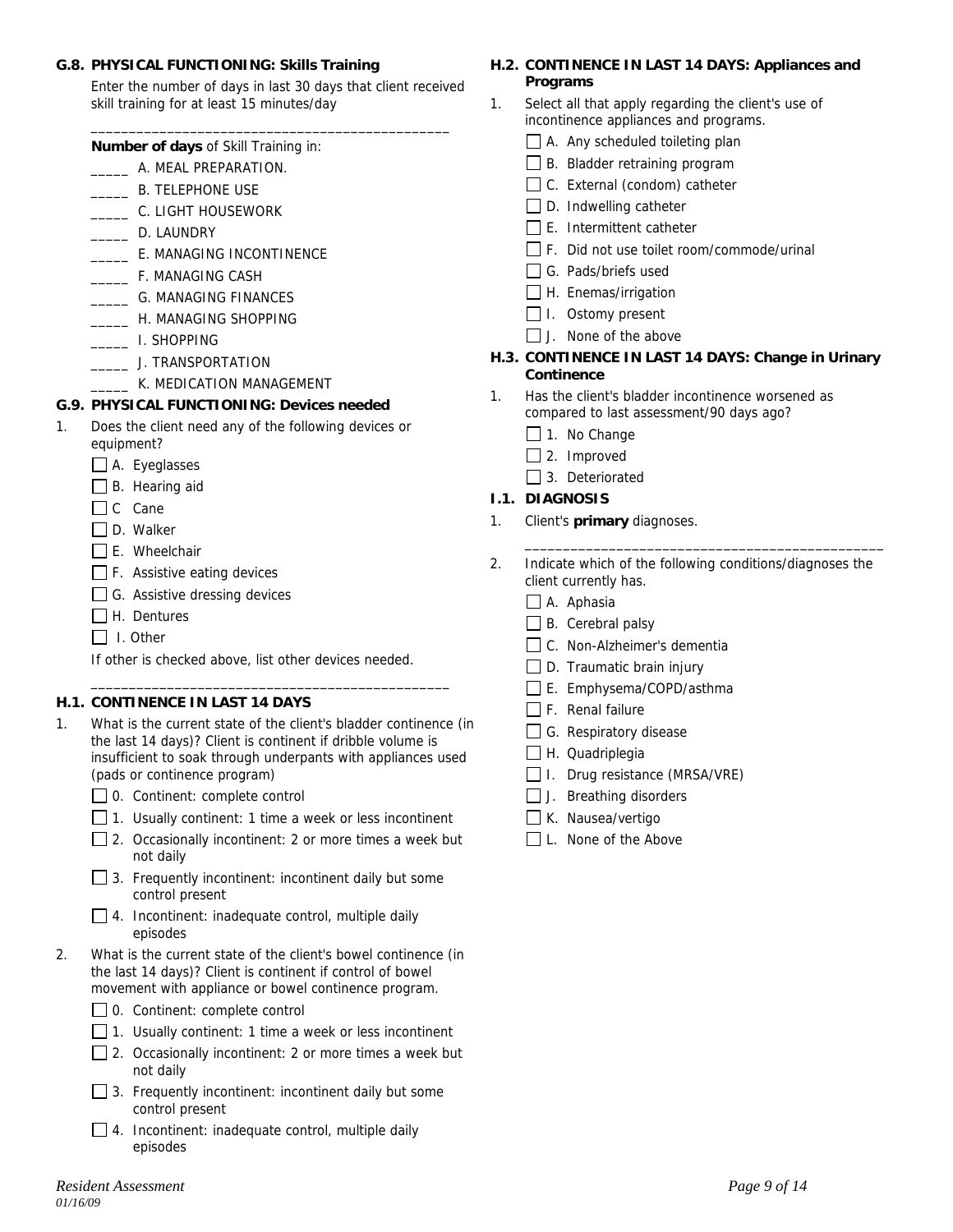| $\Box$ H. None of the above            |               |
|----------------------------------------|---------------|
| Resident Assessment<br><i>01/16/09</i> | Page 10 of 14 |
|                                        |               |

| 3. | Select all infections that apply to the client's condition based |
|----|------------------------------------------------------------------|
|    | on the client's clinical record, consult staff, physician and    |
|    | accept client statements that seem to have clinical validity.    |
|    | Do not record infections that have been resolved.                |

| $\Box$ A. Antibiotic resistant infection (e.g., Methicillin resistant |
|-----------------------------------------------------------------------|
| staph)                                                                |

- $\Box$  B. Clostridium difficile (c.diff.)
- $\Box$  C. Conjunctivitis
- $\Box$  D. HIV infection
- $\Box$  E. Pneumonia
- $\Box$  F. Respiratory infection
- G. Septicemia
- $\Box$  H. Sexually transmitted diseases
- $\Box$  I. Tuberculosis
- $\Box$  J. Urinary tract infection in last 30 days
- $\Box$  K. Viral hepatitis
- $\Box$  L. Wound infection
- M. None of the above
- 4. Indicate what problem conditions the client has had in the past week.
	- A. Dehydrated; output exceeds input
	- $\Box$  B. Delusions
	- □ C. Dizziness or lightheadedness
	- □ D. Edema
	- $\Box$  E. Fever
	- $\Box$  F. Internal bleeding
	- $\Box$  G. Recurrent lung aspirations
	- H. Shortness of breath
	- $\Box$  I. Syncope (fainting)
	- $\Box$  J. Unsteady gait
	- $\Box$  K. Vomiting

 $\overline{\phantom{a}}$   $\overline{\phantom{a}}$   $\overline{\phantom{a}}$   $\overline{\phantom{a}}$   $\overline{\phantom{a}}$   $\overline{\phantom{a}}$   $\overline{\phantom{a}}$   $\overline{\phantom{a}}$   $\overline{\phantom{a}}$   $\overline{\phantom{a}}$   $\overline{\phantom{a}}$   $\overline{\phantom{a}}$   $\overline{\phantom{a}}$   $\overline{\phantom{a}}$   $\overline{\phantom{a}}$   $\overline{\phantom{a}}$   $\overline{\phantom{a}}$   $\overline{\phantom{a}}$   $\overline{\$ 

 $\overline{\phantom{a}}$   $\overline{\phantom{a}}$   $\overline{\phantom{a}}$   $\overline{\phantom{a}}$   $\overline{\phantom{a}}$   $\overline{\phantom{a}}$   $\overline{\phantom{a}}$   $\overline{\phantom{a}}$   $\overline{\phantom{a}}$   $\overline{\phantom{a}}$   $\overline{\phantom{a}}$   $\overline{\phantom{a}}$   $\overline{\phantom{a}}$   $\overline{\phantom{a}}$   $\overline{\phantom{a}}$   $\overline{\phantom{a}}$   $\overline{\phantom{a}}$   $\overline{\phantom{a}}$   $\overline{\$ 

- □L. End Stage Disease
- M. None of the above
- 5. Inactive but relevant health conditions?

### **J.1. ORAL/NUTRITIONAL STATUS**

- 1. How tall is client in **inches** without shoes.
- 2. How much does client weigh in pounds without shoes.
- 3. Has the client lost or gained weight in the past 6 months?  $\Box$  A. Lost  $\Box$  B. Gained  $\Box$  C. No change/not applicable

\_\_\_\_\_\_\_\_\_\_\_\_\_\_\_\_\_\_\_\_\_\_\_\_\_\_\_\_\_\_\_\_\_\_\_\_\_\_\_\_\_\_\_\_\_\_\_

- 4. Select all that apply for nutritional approaches.
	- A. Parenteral/IV
	- $\Box$  B. Feeding tube
	- $\Box$  C. On a planned weight change program
	- $\Box$  D. Therapeutic diet
	- $\Box$  E. Mechanically altered diet
	- $\Box$  F. Dietary supplement between meals
	- G. Noncompliance with diet
	- ahove
- 4a. List if any restricted foods.
- 5. Select all that apply with regards to the client oral and dental status.
	- $\Box$  A. Debris (soft, easily movable substances) in mouth prior to going to bed at night

\_\_\_\_\_\_\_\_\_\_\_\_\_\_\_\_\_\_\_\_\_\_\_\_\_\_\_\_\_\_\_\_\_\_\_\_\_\_\_\_\_\_\_\_\_\_\_ \_\_\_\_\_\_\_\_\_\_\_\_\_\_\_\_\_\_\_\_\_\_\_\_\_\_\_\_\_\_\_\_\_\_\_\_\_\_\_\_\_\_\_\_\_\_\_

- □ B. Has dentures or removable bridge
- $\Box$  C. Some/all natural teeth lost, does not have or use dentures or partial plate
- $\Box$  D. Broken, loose, or carious teeth
- $\Box$  E. Inflamed gums (gingiva); swollen/bleeding gums; oral abscesses; ulcers or rashes
- $\Box$  F. Daily cleaning of teeth/dentures or daily mouth care by client or staff
- $\Box$  G. None of the above

### **K.1. SKIN CONDITION ulcers**

- STAGE 1 = Persistent area of skin redness that does not disappear when pressure relieved
- STAGE 2 = Partial thickness of skin lost, abrasion, blister, or shallow crater
- STAGE  $3$  = Full thickness of skin lost, deep crater
- STAGE 4 = exposed muscle or bone
- 1a. How many Stage 1 ulcers does the client currently have?
	- $\Box$  0. Zero
	- $\Box$  1. One
	- $\Box$  2. Two
	- $\Box$  3. Three
	- □ 4. Four or more
- 1b. How many Stage 2 ulcers does the client currently have?
	- $\Box$  0. Zero
	- $\Box$  1. One
	- $\Box$  2. Two
	- $\Box$  3. Three
	- $\Box$  4. Four or more
- 1c. How many Stage 3 ulcers does the client currently have?
	- $\Box$  0. Zero
	- $\Box$  1. One
	- $\Box$  2. Two
	- □ 3. Three
	- $\Box$  4. Four or more
- 1d. How many Stage 4 ulcers does the client currently have?
	- $\Box$  0. Zero
	- $\Box$  1. One
	- $\Box$  2. Two
	- $\Box$  3. Three

 $\Box$  4. Four or more

### **K.2. SKIN CONDITION Type of ulcer**

1. Specify the highest ulcer stage (1-4) for any pressure ulcers the client has (specify 0 if the client has no pressure ulcers).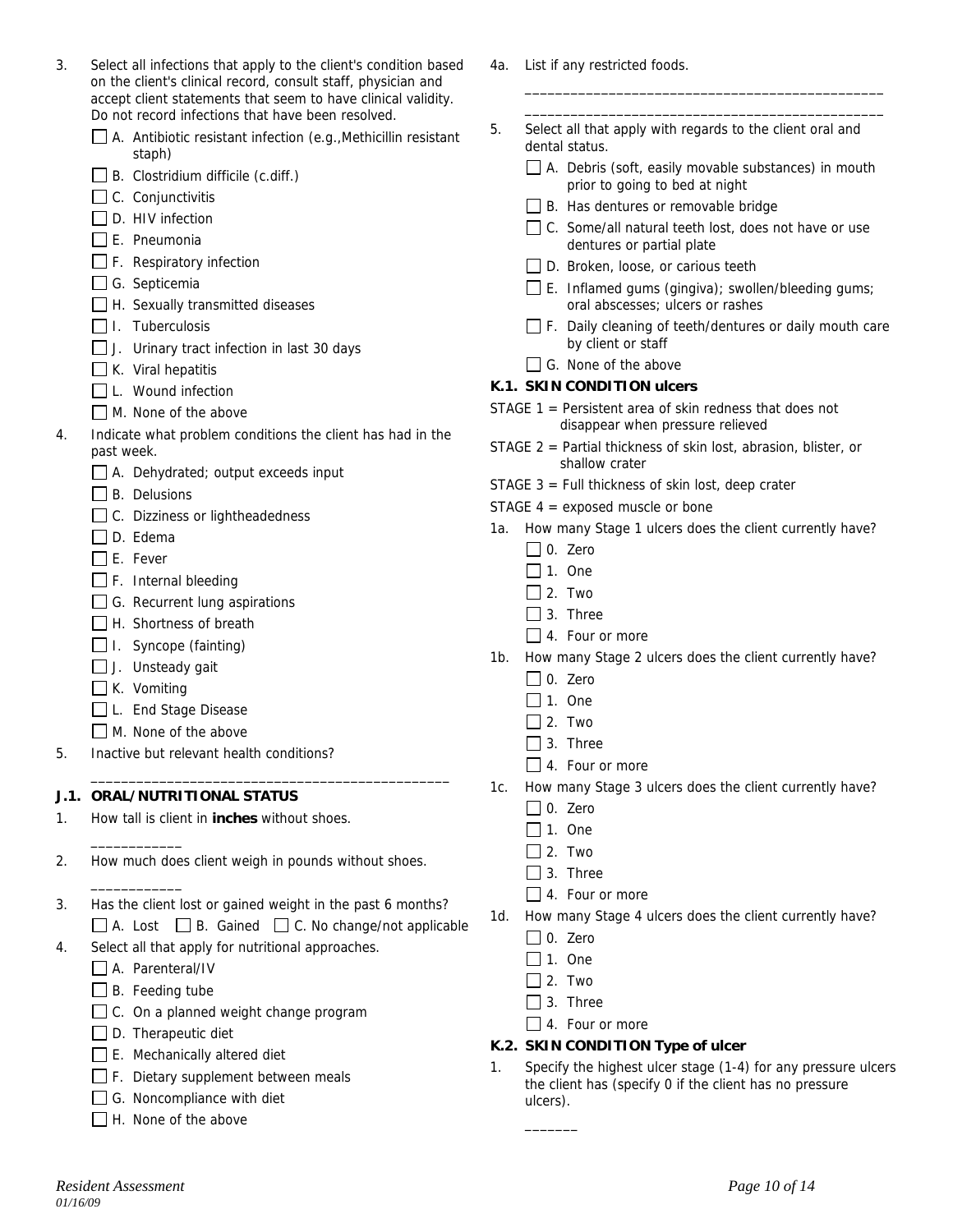### **K.3. SKIN CONDITIONS Other problems or lesions**

- Indicate which of the following skin problems the client has that requires treatment.
	- A. Abrasions or Bruises
	- B. Burns (second of third degrees)
	- C. Rashes
	- $\Box$  D. Open lesions other than ulcers, rashes or cuts
	- $\Box$  E. Skin tears or cuts
	- $\Box$  F. Other surgical wound site
	- G. None of the above

## **K.4. SKIN CONDITIONS foot problems**

- 1a. Does client have foot problems?
	- $\Box$  A. Yes  $\Box$  B. No
- 1b. Describe type of foot care needed.

### **K.5. SKIN CONDITIONS skin treatments**

1. Select all skin treatments that the client has received in the past 7 days.

\_\_\_\_\_\_\_\_\_\_\_\_\_\_\_\_\_\_\_\_\_\_\_\_\_\_\_\_\_\_\_\_\_\_\_\_\_\_\_\_\_\_\_\_\_\_\_

- A. Pressure relieving device(s) for bed
- $\Box$  B. Turning/repositioning program
- C. Ulcer care
- $\Box$  D. Nutrition or hydration intervention to manage skin problems
- E. Application of dressings (with or without topical medications) other than to feet
- $\Box$  F. Application of ointments/medications (other than to feet)
- G. Other preventative or protective skin care (other than to feet)
- $\Box$  H. None of the above

# **K.6. SKIN CONDITIONS pain status**

- 1. Indicate the client's frequency of pain interfering with his or her activity or movement.
	- A. No pain
	- $\Box$  B. Less than daily
	- □ C. Daily, but not constant
	- $\Box$  D. Constantly
- 2. If the client experiences pain, does its intensity disrupt their usual activities?
	- $\Box$  A. Yes  $\Box$  B. No

# **L.1. MEDICATIONS**

- 1. Is the client taking medication? If No, skip to M.1. Special **Treatments** 
	- $\Box$  A. Yes  $\Box$  B. No
- 2. Does the client have any problems with taking medications as instructed/prescribed? (proper route)
	- A. Yes B. No (**If yes** needs medication administration)
- 3. Does the client know what his/her medication is for?
	- $\Box$  A. Yes  $\Box$  B. No (**IF No** needs medication administration)
- 4. Does the client know how often to take medications?  $\Box$  A. Yes  $\Box$  B. No (**IF No** needs medication administration)
- 5. Does the client communicate desired effect of medication or unintended side effects of medications?

A. Yes B. No (**IF No** needs medication administration)

*Resident Assessment Page 11 of 14 01/16/09* 

- 6. Does the client control his/her own prescription medications?
	- $\Box$  A. Yes  $\Box$  B. No
- 7. Does the client control his/her own over the counter (OTC) medications?

 $\Box$  A. Yes  $\Box$  B. No

 $\overline{\phantom{a}}$ 

- 8. Record the number of days that injections of any type were received during the last 7 days. Enter 0 if none.
- 9. How does the client get their injections?
	- $\Box$  A. Client without assistance
	- $\Box$  B. Administered/monitored by Professional Nursing **Staff**
	- □ C. Administered/monitored by Lay Person
- 10. What is the date of the client's medication review by medical provider?

 $\frac{1}{2}$   $\frac{1}{2}$   $\frac{1}{2}$   $\frac{1}{2}$   $\frac{1}{2}$   $\frac{1}{2}$   $\frac{1}{2}$   $\frac{1}{2}$   $\frac{1}{2}$   $\frac{1}{2}$   $\frac{1}{2}$   $\frac{1}{2}$   $\frac{1}{2}$   $\frac{1}{2}$   $\frac{1}{2}$   $\frac{1}{2}$   $\frac{1}{2}$   $\frac{1}{2}$   $\frac{1}{2}$   $\frac{1}{2}$   $\frac{1}{2}$   $\frac{1}{2}$ 

- 11. Specify the degree of compliance the client has with medications as prescribed by a physician (both during and between therapy visits).
	- A. Always compliant

\_\_\_\_\_

\_\_\_\_\_

\_\_\_\_\_

 $\overline{\phantom{a}}$ 

 $\overline{\phantom{a}}$ 

- B. Compliant 80% of the time or more
- □ C. Compliant less than 80% of the time
- 12. Record **the number of days** during last 7 days that the client received **antipsychotic** medication. Enter "0" if not used and "1" for long acting meds used less than weekly.
- 13. Record the **number of days** during last 7 days that the client received **antianxiety** medication. Enter "0" if not used and "1" for long acting meds used less than weekly.
- 14. Record the **number of days** during last 7 days that the client received **antidepressant** medication. Enter "0" if not used and "1" for long acting meds used less than weekly.
- 15. Record the **number of days** during last 7 days that the client received **Hypnotic** medication. Enter "0" if not used and "1" for long acting meds used less than weekly.
- 16. Record the **number of days** during last 7 days that the client received **diuretic** medication. Enter "0" if not used and "1" for long acting meds used less than weekly.

### **M.1. SPECIAL TREATMENTS: Procedures & Programs**

1. Medical treatments that the client received during the last 14 days.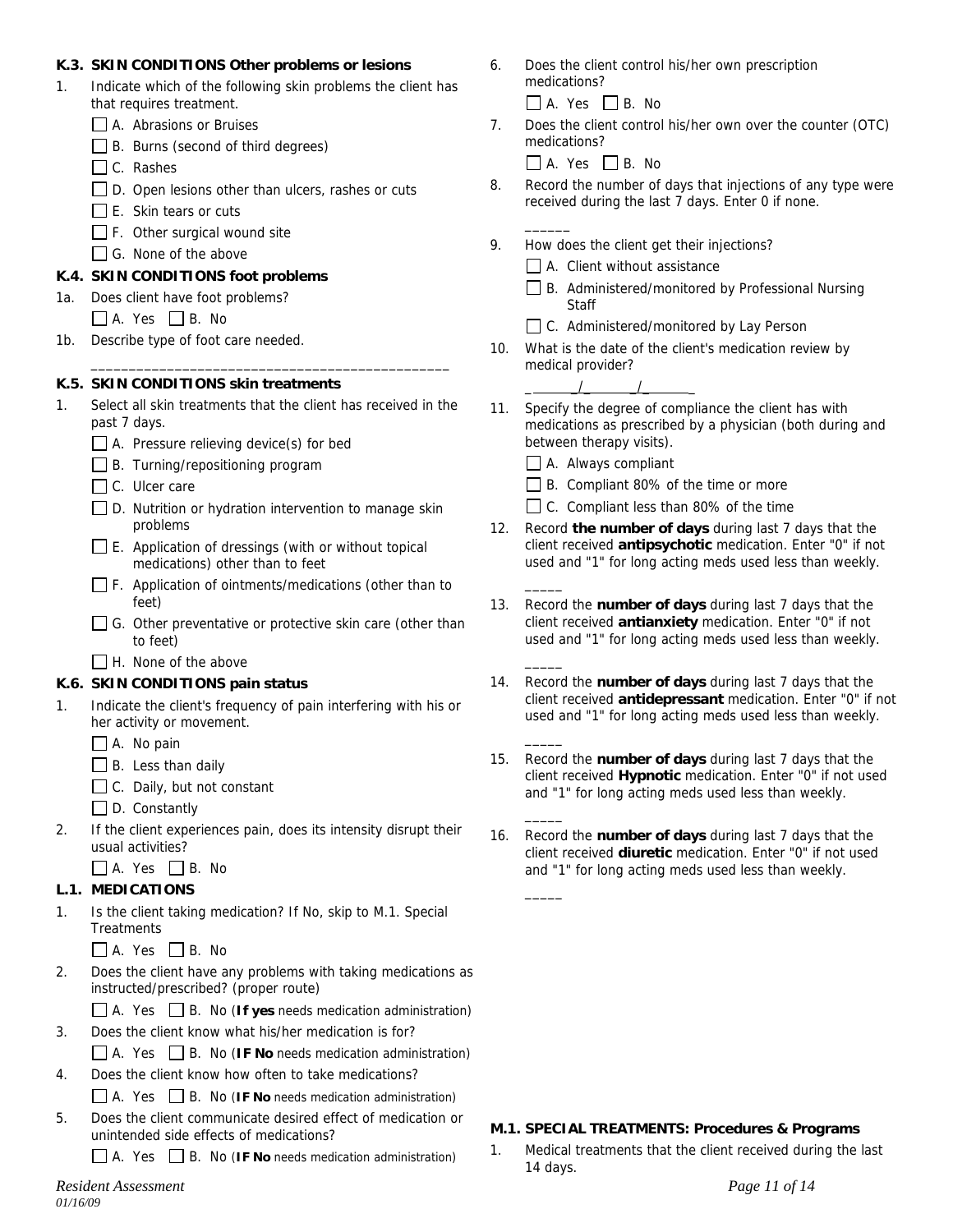- A. Chemotherapy
- $\Box$  B. Dialysis
- $\Box$  C. IV medication
- $\square$  D. Intake/output
- $\Box$  E. Monitoring acute medical condition
- $\Box$  F. Ostomy care
- $\Box$  G. Oxygen therapy
- $\Box$  H. Radiation
- $\Box$  I. Suctioning
- $\Box$  J. Tracheostomy care
- $\Box$  K. Transfusions
- $\Box$  L. Ventilator or respirator
- M. None of the Above

# **M.2. SPECIAL TREATMENTS: Other providers/services**

- 1a. Is the client participating in any of the following services or programs?
	- $\Box$  A. Home health aide (LNA)
	- B. Homemaker program
	- C. Hospice
	- $\Box$  D. Nursing (RN)
	- $\Box$  E. Social work services
	- $\Box$  F1. Physical therapy
	- $\Box$  F2. Occupational therapy
	- F3. Speech therapy
	- G. Adult Day Health Services/Day Health Rehab
	- H. Attendant services program
	- □ I. Developmental Disability Services
	- J. Medicaid Waiver (HB/ERC)
	- $\Box$  K. Medicaid Hi-Tech services
	- $\Box$  L. Traumatic brain injury waiver
	- M. USDA Commodity Supplemental Food Program
	- N. Congregate meals (Sr. Center)
	- O. Emergency Food Shelf/Pantry
	- P. Home Delivered Meals
	- □ Q. Senior farmer's market nutrition program
	- R. AAA Case management
	- S. Community action program (CAP)
	- $\Box$  T. Community mental health services
	- □ U. Dementia respite grant/NFCSP Grant
	- $\Box$  V. Elder clinician
	- W. Job counseling/vocational rehabilitation
	- $\Box$  X. Office of public quardian
	- □ Y. Senior companion
	- $\Box$  Z. VCIL peer counseling
	- AA. Association for the Blind and Visually Impaired
	- **BB.** Legal Aid services
	- $\Box$  CC. Assistive community care services
	- $\Box$  DD. Housing and supportive services
	- EE. Section 8 voucher, housing
	- $\Box$  FF. Subsidized housing
	- HH. Essential persons program
	- $\Box$  II. Food stamps
- $\Box$  JJ. Fuel Assistance
- KK. General assistance program
- LL. Medicaid
- MM. QMB/SLMB
- $\Box$  NN. Telephone lifeline
- $\Box$  OO. VHAP
- $\Box$  PP. VHAP pharmacy
- QQ. V-script
- RR. Emergency Response System
- $\Box$  SS. SSI
- $\Box$  TT. Veterans benefits
- UU. Weatherization
- VV. Assistive Devices
- **M.3. SPECIAL TREATMENTS: Rehabilitation/Restorative Care**

#### **FOR THE FOLLOWING QUESTIONS: Enter the number of days that the following rehabilitation practices were provided to the client for more than or equal to 15 minutes per day in the last 7 days. Enter 0 as none or less than 15 minutes a day.**

Enter the **number of days** for:

- **\_\_\_\_\_\_** a. RANGE OF MOTION (Passive)
- \_\_\_\_\_ b. RANGE OF MOTION (Active)
- LETTLE C. SPLINT OR BRACE ASSISTANCE
- \_\_\_\_\_ d. BED MOBILITY
- \_\_\_\_\_ e. TRANSFER
- \_\_\_\_\_ f. WALKING
- \_\_\_\_\_\_ g. DRESSING-GROOMING
- \_\_\_\_\_ h. EATING-SWALLOWING
- \_\_\_\_\_ i. AMPUTATION-PROSTHESIS
- \_\_\_\_\_\_\_\_ j. COMMUNICATION
- **Example 25 K. OTHER AREAS**

### **M.4. SPECIAL TREATMENTS Visiting Nurse home health therapies**

- 1. Is the client undergoing any treatments/therapies?
	- A. Yes B. No
	- If no skip to M.5.
- 2. What is the frequency of nurse visit?
	- A. Less than once a week
	- $\Box$  B. Once a week
	- $\Box$  C. More than once a week
- 3. What is the frequency of nurse aide visit?
	- A. Less than once a week
		- $\Box$  B. Once a week
	- $\Box$  C. More than once a week
- 4. What is the frequency of therapist visit?
	- A. Less than once a week
	- $\Box$  B. Once a week
	- $\Box$  C. More than once a week

# **M.5. SPECIAL TREATMENTS Devices & Restraints**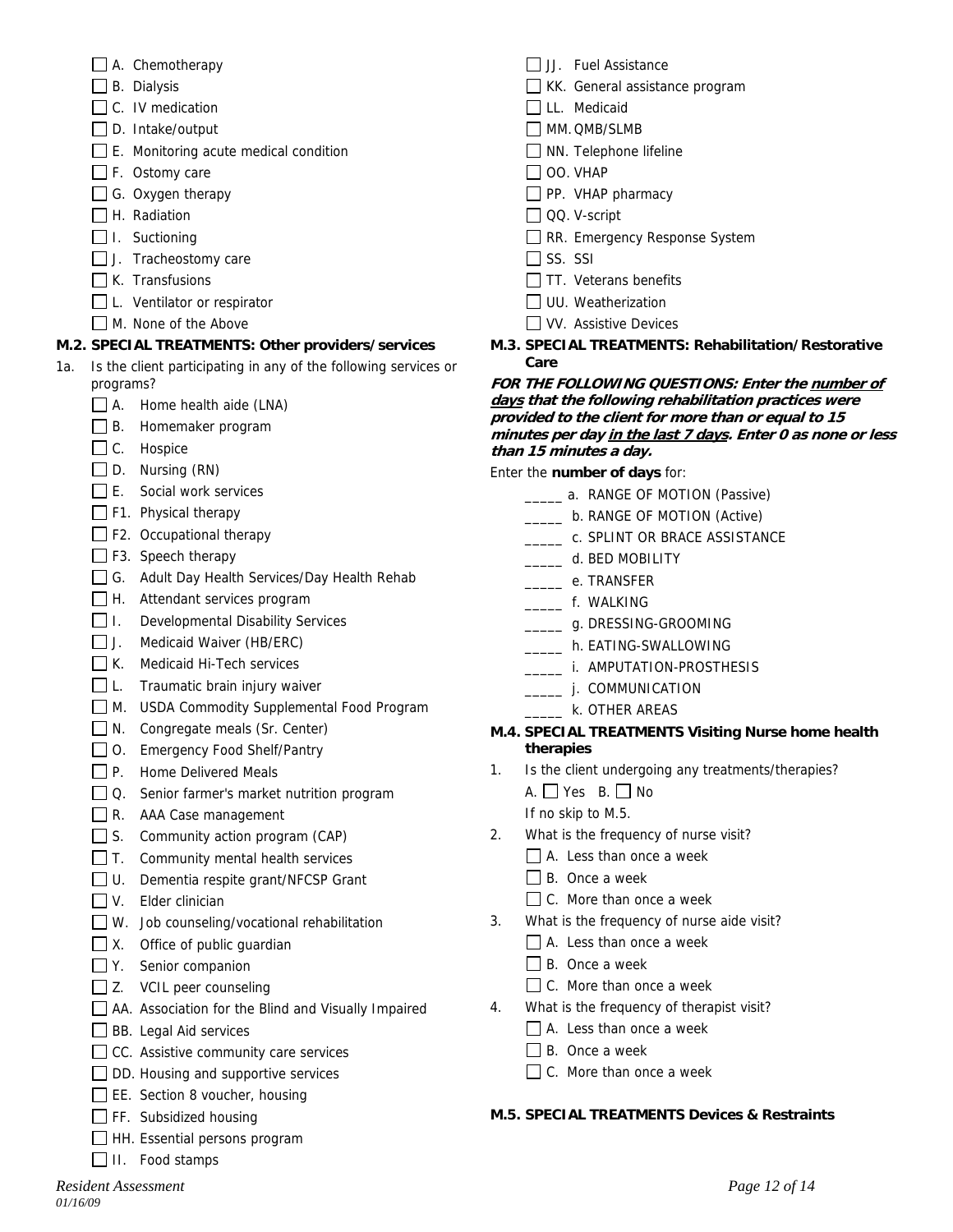| a. | Rate the extent that full bed rails on all open sides of bed |
|----|--------------------------------------------------------------|
|    | were used in the past 7 days as a means of restraining the   |
|    | client.                                                      |

- □ 0. Not Used
- $\Box$  1. Used less than daily
- $\Box$  2. Used daily
- b. Rate the extent that **trunk restraints** were used in the past 7 days as a means of restraining the client.
	- □ 0. Not Used
	- $\Box$  1. Used less than daily
	- $\Box$  2. Used daily
- c. Rate the extent that **other types of side rails** (e.g., half rail, one side) were used in the past 7 days as a means of restraining the client.
	- □ 0. Not Used
	- $\Box$  1. Used less than daily
	- $\Box$  2. Used daily
- d. Rate the extent that the client was placed in a **chair with a lap board that prevented rising** in the past 7 days as a means of restraining the client.
	- □ 0. Not Used
	- $\Box$  1. Used less than daily
	- 2. Used daily
- e. Rate the extent that **limb restraints** were used in the past 7 days as a means of restraining the client.
	- □ 0. Not Used
	- $\Box$  1. Used less than daily
	- $\Box$  2. Used daily
- f. Rate the extent that **chemical restraints (drugs)** were used in the past seven days as a means of restraining the client.
	- □ 0. Not Used
	- $\Box$  1. Used less than daily
	- $\Box$  2. Used daily

#### **N.1. SIGNATURES**

- 1a. Type in name of person completing assessment and sign below if other than RN.
- 2. Type in name of Agency/Facility the assessor works for
- 3. Signature of client or legal representative? (Optional)
- 4. Facility Registered Nurse (signature required)

I certify that the accompanying information accurately reflects resident assessment information for this resident and that I collected/coordinated this information on the dates specified

 $\frac{1}{\sqrt{2}}$  ,  $\frac{1}{\sqrt{2}}$  ,  $\frac{1}{\sqrt{2}}$  ,  $\frac{1}{\sqrt{2}}$  ,  $\frac{1}{\sqrt{2}}$  ,  $\frac{1}{\sqrt{2}}$  ,  $\frac{1}{\sqrt{2}}$  ,  $\frac{1}{\sqrt{2}}$  ,  $\frac{1}{\sqrt{2}}$  ,  $\frac{1}{\sqrt{2}}$  ,  $\frac{1}{\sqrt{2}}$  ,  $\frac{1}{\sqrt{2}}$  ,  $\frac{1}{\sqrt{2}}$  ,  $\frac{1}{\sqrt{2}}$  ,  $\frac{1}{\sqrt{2}}$ 

\_\_\_\_\_\_\_\_\_\_\_\_\_\_\_\_\_\_\_\_\_\_\_\_\_\_\_\_\_\_\_\_\_\_\_\_\_\_\_\_\_\_\_\_\_\_\_\_\_\_

\_\_\_\_\_\_\_\_\_\_\_\_\_\_\_\_\_\_\_\_\_\_\_\_\_\_\_\_\_\_\_\_\_\_\_\_\_\_\_\_\_\_\_\_\_\_\_\_\_\_

\_\_\_\_\_\_\_\_\_\_\_\_\_\_\_\_\_\_\_\_\_\_\_\_\_\_\_\_\_\_\_\_\_\_\_\_\_\_\_\_\_\_\_\_\_\_\_\_\_\_

5. What is the date that the assessment was signed as complete?

 $\frac{1}{\sqrt{2}}$   $\frac{1}{\sqrt{2}}$   $\frac{1}{\sqrt{2}}$   $\frac{1}{\sqrt{2}}$